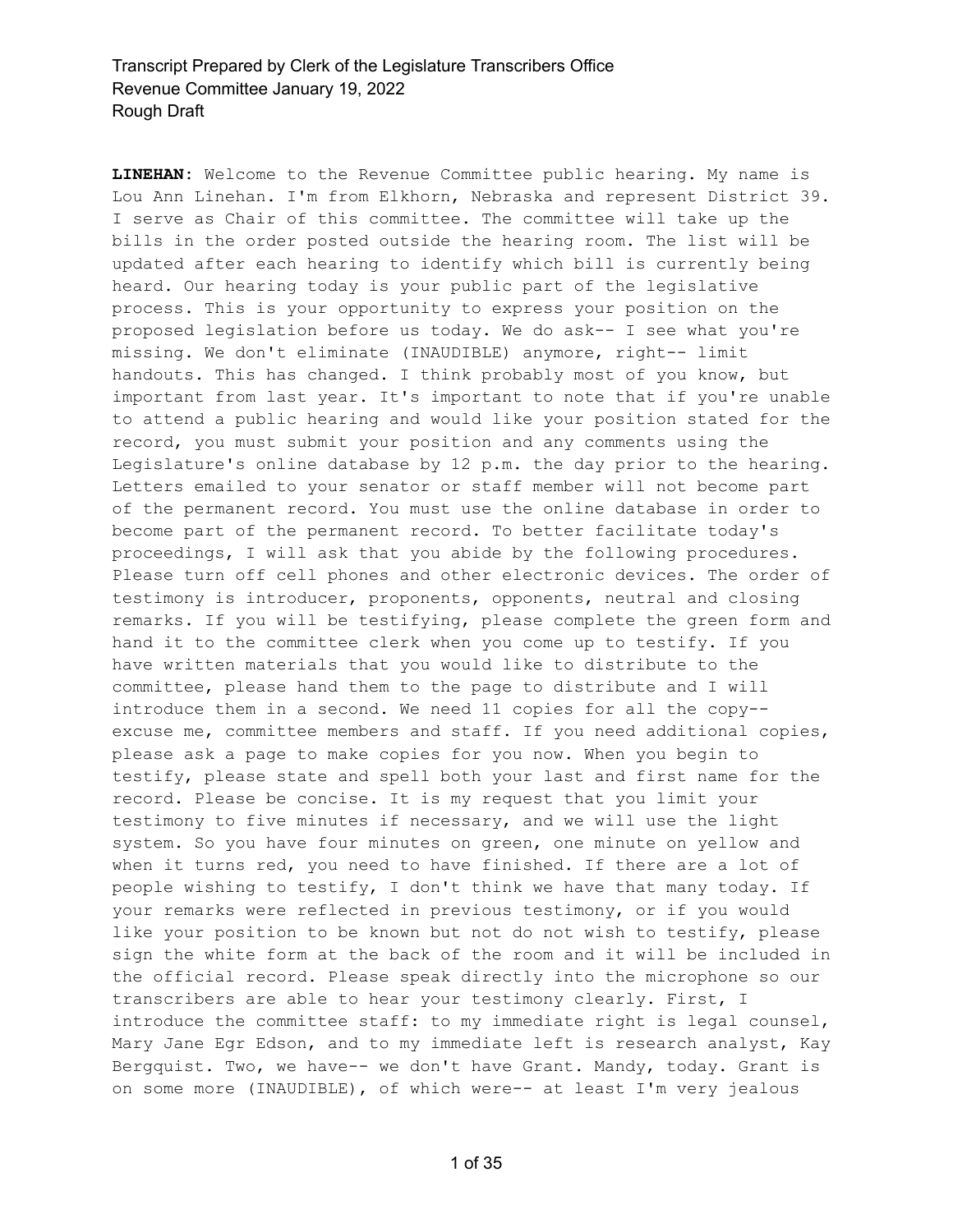of. So then I'm going to introduce the pages if they would stand please so people can see you. So Natalie is from Norfolk and attending Wesleyan International Business, and Thomas is a return, I think, and he's from Omaha at UNL political science. So welcome. Now I'd like the committee members to introduce themselves starting at my far right.

**PAHLS:** Thank you, Chair. Rich Pahls, District 31, southwest Omaha.

**BOSTAR:** Eliot Bostar, District 29, south central Lincoln.

**FRIESEN:** Curt Friesen, District 34, Hamilton, Merrick, Nance and part of Hall County.

**LINDSTROM:** Brett Lindstrom, District 18, northwest Omaha.

**FLOOD:** Mike Flood. I'm from Natalie's hometown. I represent Madison and part of Pierce County.

**BRIESE:** Tom Briese. I represent District 41.

**ALBRECHT:** Joni Albrecht. I represent District 17, Wayne, Thurston, Dakota, and now a portion of Dixon County.

**LINEHAN:** Thank you. Please remember that senators may come and go during our hearing as they may have bills to introduce in other committees. Please refrain from applause or other indications of support or opposition. For our audience, the microphones in the room are not for amplification, but for recording purposes only. Lastly, we do use electronic devices to distribute information. Therefore, you may see committee members referencing information on their electronic devices. Be assured that your presence here today and your testimony are important to us and critical to our state government. And with that, we will open the hearing on LB825. Welcome, Senator Lindstrom.

**LINDSTROM:** Thank you, Chairwoman Linehan, and fellow members of the Revenue Committee. LB825 is an 8-year journey and some of the members here have been along that journey with me every step of the way. I'm looking at Senator Friesen. When I first introduced the bill dealing on Social Security tax and one of the things that I talked about when I was talking about three issues, knocked on 10,000 doors, was ending the tax on Social Security income. And we are one of 13 states that taxes that. We have taken steps as a committee, as a Legislature the last several years, and particularly last year, Senator Kolterman was the-- made it his personal priority last year. We, of course, passed that bill unanimously and this would be the next step in that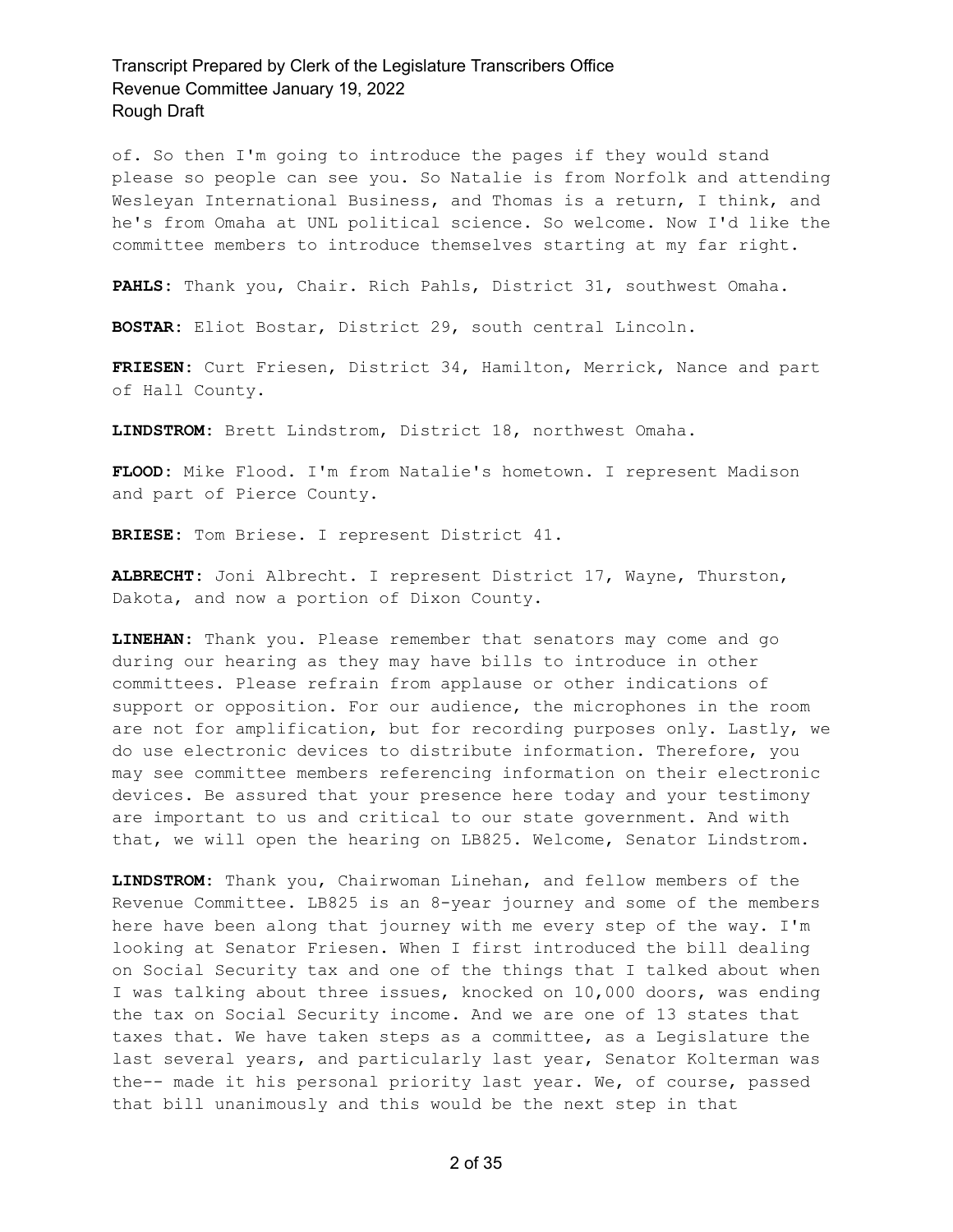evolution of what we're doing as far as making sure retirees are here. We've taken steps on the military side. To me, this is the next step into speeding that process up. And so what the bill does, and even last year, the bill has taken effect for a taxable year 2021. The bill that was passed, we did a 5 percent phaseout. LB825 speeds that up. So for a year, 2022 it would be 40 percent, 2023, 60 percent, 2024, 80 percent and then 100 percent would finish off in taxable year 2025. I will most likely make this my personal priority. Like I said, I went in fighting on this bill and might go out fighting on this bill. And I want to say that I appreciate not only Senator Linehan, but the Governor. A lot of us were there for the press conference a couple of-- a couple of weeks ago. The Governor did touch on the subject matter and making sure that our retirees stay in Nebraska, and we want to make sure that that happens. And so we'll have an opportunity this year to do a lot of the taxation issues from the income tax side, the sales tax, the property tax. But this, to me, complements that overall structure on what we need to do at the state level. So I'd appreciate your consideration on moving this forward. And again, I will most likely make this my priority and hopefully get off on the floor sooner than later. So I'd be happy to answer any questions. I think it's pretty straightforward. And we've all voted on it last year, so I don't think there's too much new that we haven't seen already.

**LINEHAN:** Thank you, Senator Lindstrom. Are there any questions from the committee? Seeing none. You will stay, of course.

**LINDSTROM:** Sure.

**LINEHAN:** Since you are here. Proponents. Don't be shy. You can move up if you're on this bill, you can move up. Good afternoon.

**DELORIS TONACK:** Good afternoon. Dr. Deloris, D-e-l-o-r-i-s, last name is Tonack, T-o-n-a-c-k. Good afternoon, Senator Linehan, and members of the Revenue Committee. For the record, I am Dr. D. Tonack, a retired mathematics and physics teacher of 40 years, a lifetime resident of Nebraska and the current president of the NSCA retired. First, thank you for supporting last year's bill, which phased out the state taxation of Social Security benefits over a 10-year period. Senator Lindstrom has continued to be supporting of elimination of the state tax. We just heard his comment about evolution over the years, and we appreciate continued support from Senator Linehan and members of this committee. NSCA retired supports moving to this 5-year phase out of Nebraska income tax on Social Security. Many of the same reasons I reported at the hearings last year still apply. In short,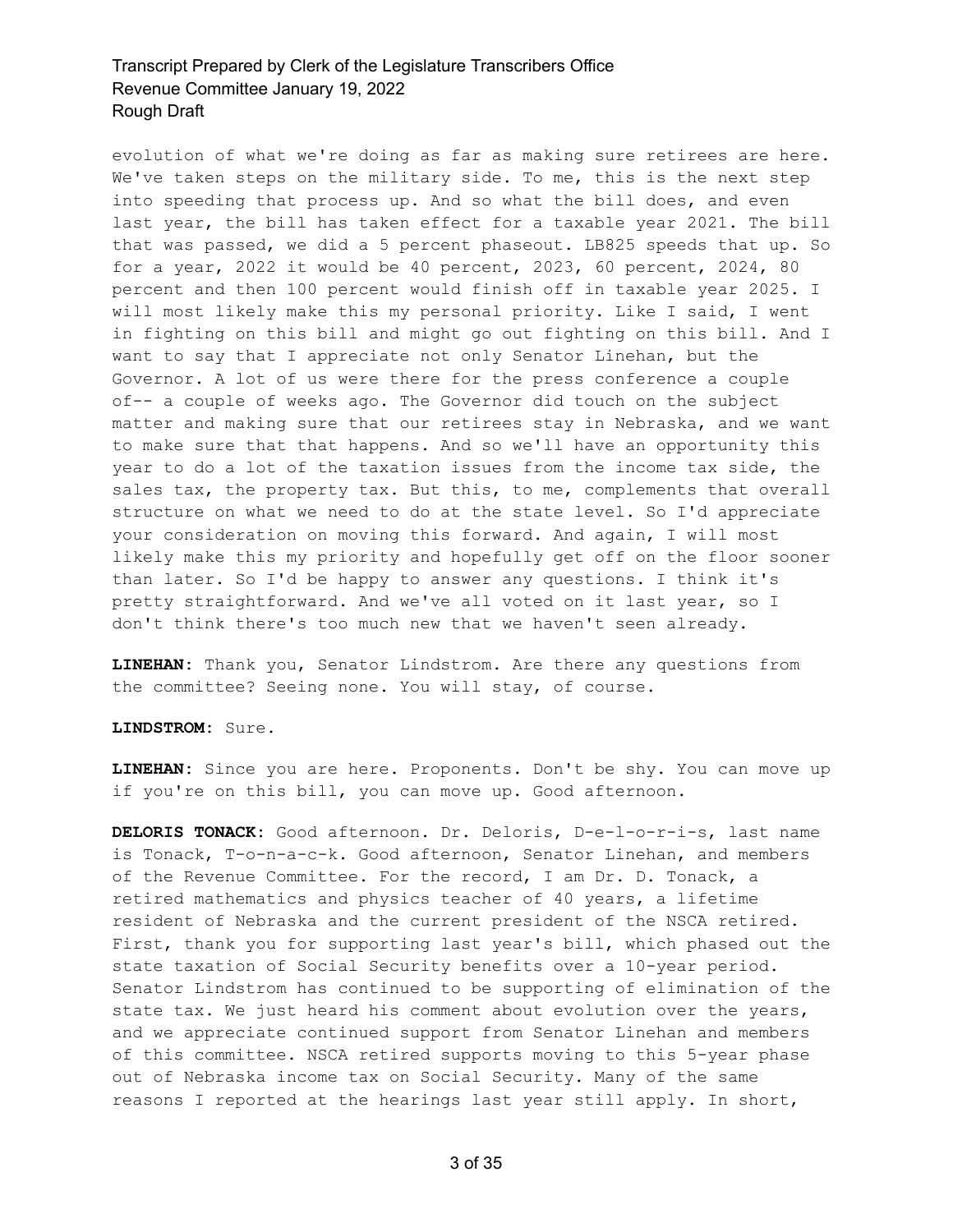this is a fair way to eliminate an unfair tax on retirement benefits. Social Security was established in 1935 not to provide a tax resource for the government, but quote, to enable states to make more adequate provision for aged persons, blind persons, dependent and crippled children, maternal and child welfare, and public health, unquote. It was not intended to become a source of revenue for the states. Also, as Senator Lindstrom referred to, Nebraska is one of a small handful of states, I think it's now down to 12. I don't think it's even 13 anymore that tax Social Security benefits. Eliminating that unfair tax will help Nebraska be more retiree friendly, and passage of this bill is urgent. We have a high inflation rate and retired incomes, as you know, are fixed. I wish the phase-out would happen even earlier than the five years, but I do support LB825 as a good compromise. Although Nebraska did have a 7.4 percent increase in population from the recent 2020 census, there is still the threat of losing population in the age 55 to 75 category, especially those with incomes of \$100,000-plus. That group is an enormous return via growth in the state's economy. We need to keep those people in Nebraska. Our neighbor, by the way, Iowa phased out their tax on Social Security between 2007 and 2014. Missouri eliminated tax on Social Security benefits a few years before that. Well, let's have Nebraska join the wisdom of our surrounding states. Please advance LB825 on the floor of the full Legislature for debate and final passage. I look forward to the day when the Nebraska tax on Social Security benefits is in our rearview mirrors. Thank you very much.

**LINEHAN:** Thank you. Are there questions from the committee? Seeing none, thank you very much.

**DELORIS TONACK:** Thank you.

**LINEHAN:** Next proponent. Good afternoon.

**DAVID HOLMQUIST:** Good afternoon. Good afternoon, Chair Linehan, and members of the Revenue Committee. My name is David Holmquist, D-a-v-i-d H-o-l-m-q-u-i-s-t, and I'm testifying today on behalf of AARP Nebraska in support of LB825. AARP is the largest nonprofit, nonpartisan organization representing the interests of Americans age 50 and older and their families. Key priorities of our organization include helping all Nebraskans achieve financial and health security. In particularly-- in particular, AARP strongly believes that all individuals have the right to self-reliant, to be self-reliant and live with dignity in their retirement years. AARP is working hard to strengthen retirement security for all Americans. To help elevate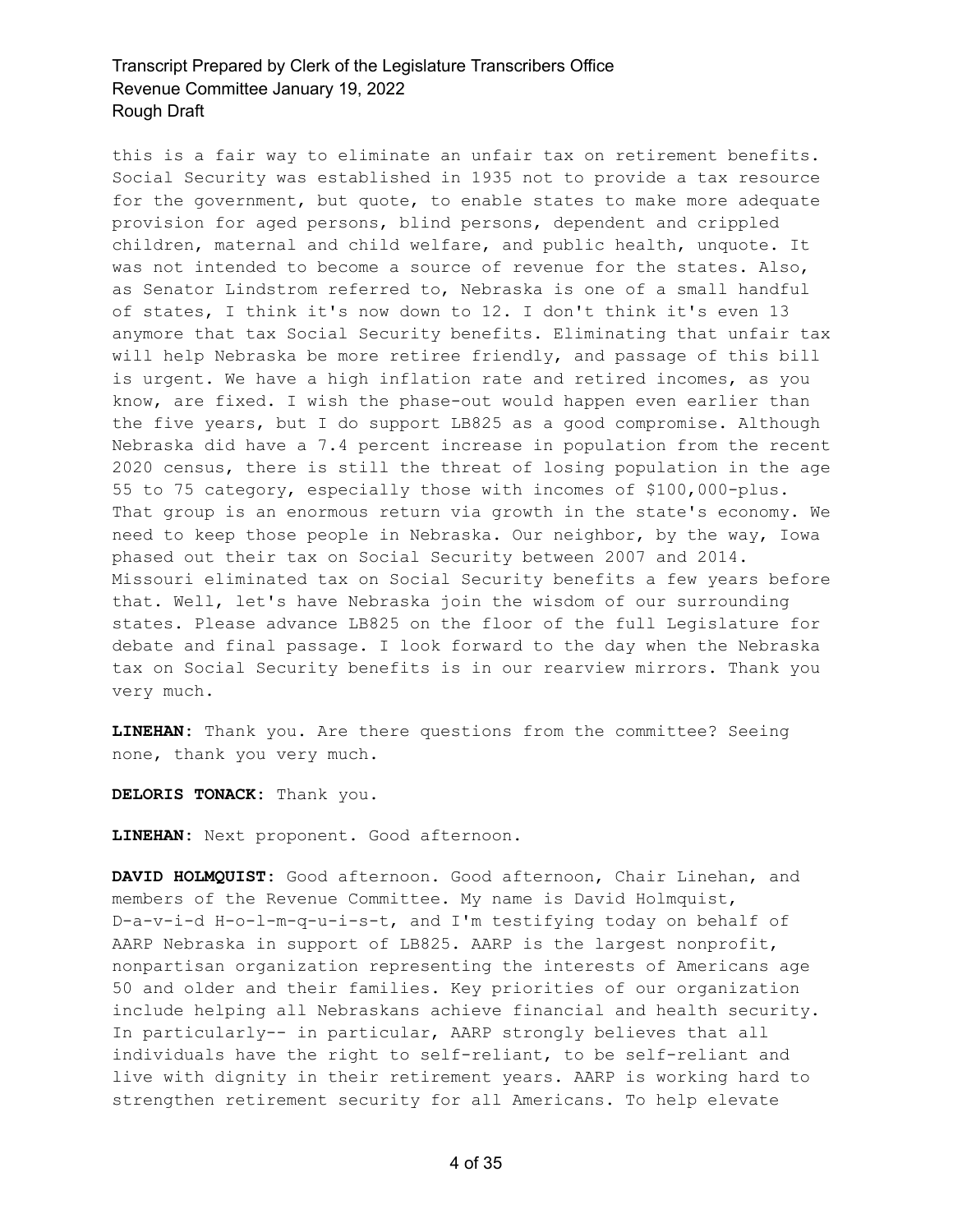these priority issues in 2021, AARP Nebraska worked closely with all of you in the Legislature, as well as with our Governors to enact LB64 as you heard about a few moments ago from Senator Lindstrom. This, of course, reduces taxation and Social Security benefits in half by 2025. The new law strengthens the retirement security of all Nebraskans by ensuring that workers and retirees have access to their hard-earned and hard-saved dollars. To continue our important work on behalf of older Nebraskans, today, we share our support for LB825 and encourage all of you on this committee to support the measure as well. LB825 would phase out all taxes on service-- on Social Security benefits by the year 2025. As you've heard before, Nebraska is one of only one of 12 states that currently taxes these benefits. Many retirees tell us that they're using their Social Security to help care for their own parents, their spouses, and more and more often are taking on the financial challenge of raising or helping to raise their grandchildren. They also feel that they have limited-- limited options for rejoining the workforce and virtually no time horizon to increase their savings. These taxes on Social Security benefits could go to several essential-- essential uses, like paying for the ever-growing cost of prescription medications, as well as food, clothing, utility bills and housing costs. In fact, in 2017, 29 percent of Nebraska residents stopped taking medications as prescribed due to the cost. Moreover, older Nebraskans on fixed incomes clearly feel the effects of inflation more than the rest of us, making it even more critical that they are able to keep more of their hard-earned Social Security benefits. This will afford middle-income Nebraskans the increased financial security throughout their retirement years, hopefully allowing them to care for their families and be able to age in place of their home-- in their homes and communities at the lowest level of care, as so many of us would like to be able to. Older Nebraskans are an asset, not a liability. Within our state, Nebraska aid-- Nebraskans age 50 and over create an economic impact much greater than their portion of the population. As the percentage of state residents over 50 continues to grow, so will their contributions to our economy. According to the longevity economy, a report prepared by AARP and the economist, Nebraskans 50 and older generated 39 percent of the state's gross domestic-- domestic product in 2018, and this totaled \$50 billion. Moreover, the report found that state residents 50 and older made up just 34 percent of Nebraska's population in 2018, but supported 566,000 jobs across the state and generated \$33 billion in wages and salary. Our older population in Nebraska also contributed 2.2 billion in unpaid caregiving in 2018 for spouses, parents, aunts, uncles and Nebraska's children. AARP Nebraska looks forward to working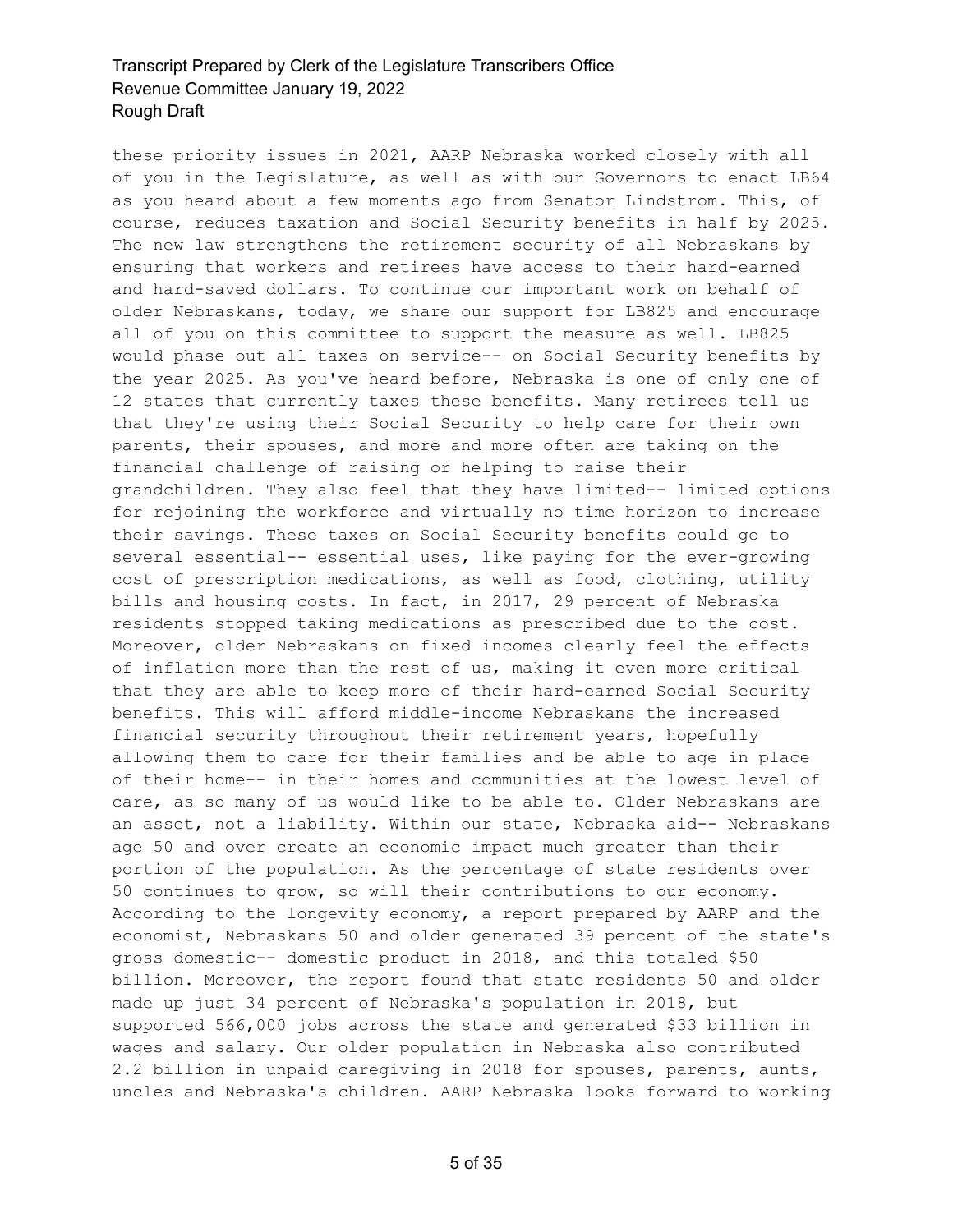with all of you to enact and implement the policies in-- all policies, but particularly like those like LB825 that preserve and support the economic engine in our state and help to ensure that older middle-income Nebraskans can live their retirement years with dignity and independence. Thank you to Senator Lindstrom for introducing LB825 and for his tireless support and work on this initiative. We appreciate the opportunity to comment and we would request your support in advancing the bill. I'm happy to answer any questions that might arise. Thank you.

**LINEHAN:** Thank you. Thank you, Mr. Holmquist. Are there questions from the committee? Senator Friesen.

**FRIESEN:** Thank you, Chairwoman Linehan. So, Mr. Homestead?

**DAVID HOLMQUIST:** Holmquist.

**FRIESEN:** Holmquist.

**DAVID HOLMQUIST:** Right.

**FRIESEN:** Right. We're close. What-- do you know what percent of your membership would be impacted by this bill?

**DAVID HOLMQUIST:** Our membership is those 50-plus, but the wide majority of our members are over 60.

**FRIESEN:** So--

**DAVID HOLMQUIST:** So I would imagine--

**FRIESEN:** --those over 65, for instance, how many of them would be impacted by this because not everybody pays taxes on their Social Security?

**DAVID HOLMQUIST:** That's true. But the wide majority will pay taxes on them. I do not have that number, but I can get it and we'll get it back to you.

**FRIESEN:** I'd be interested.

**DAVID HOLMQUIST:** I don't-- I don't have it at my fingertips, but--

**FRIESEN:** OK.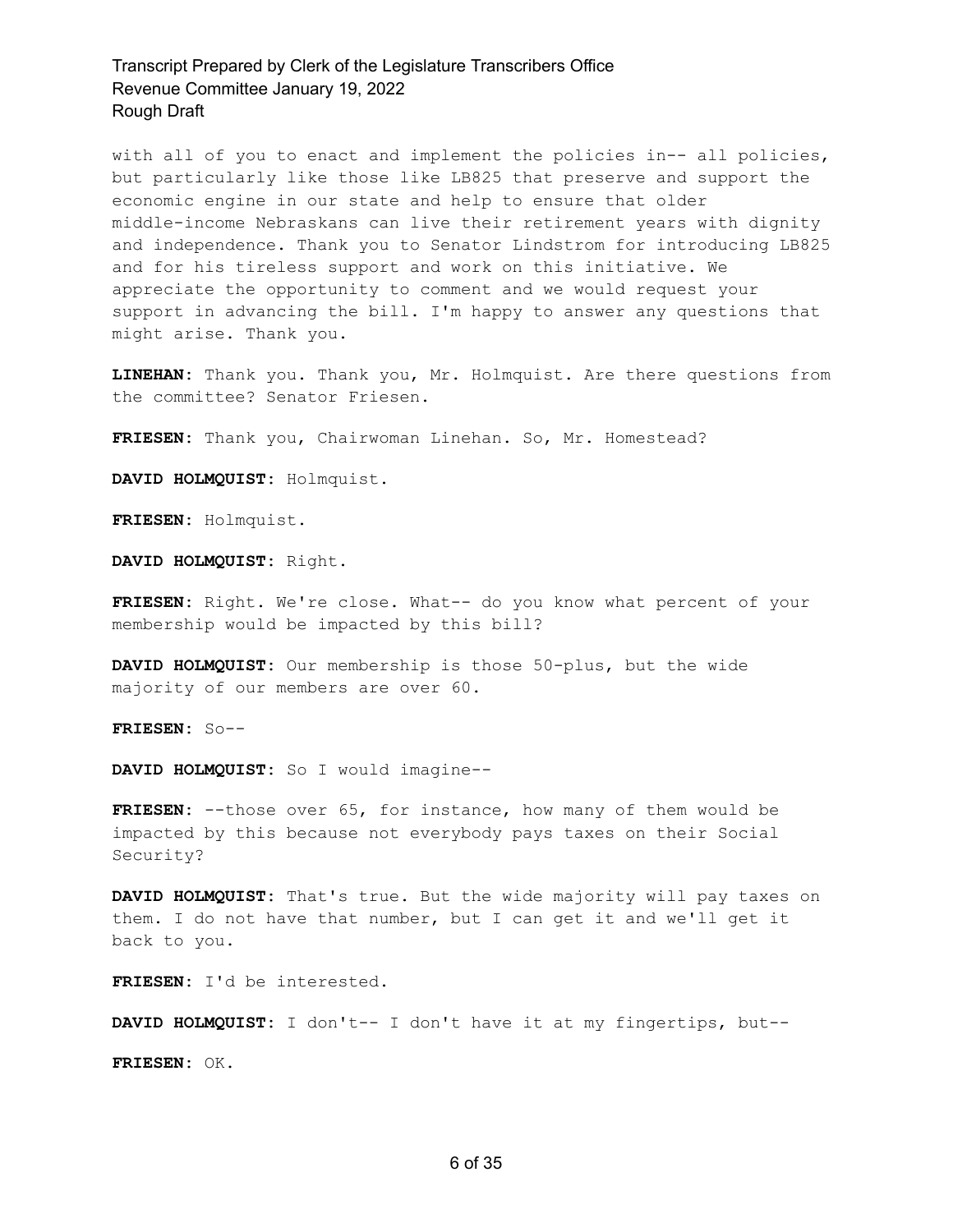**DAVID HOLMQUIST:** --but we have smarter people than I that can get that information for me.

**FRIESEN:** OK. Thank you.

**DAVID HOLMQUIST:** Thank you.

**LINEHAN:** Thank you, Senator Friesen. Are there other questions from the committee? Seeing none, thank you very much for being here.

**DAVID HOLMQUIST:** Thank you.

**LINEHAN:** Are there other proponents? Are there any other proponents? Are there any opponents? Hi.

**TIFFANY FRIESEN MILONE:** Hello. Good afternoon, Chairwoman Linehan, members of the Revenue Committee. My name is Tiffany Friesen Milone, T-i-f-f-a-n-y F-r-i-e-s-e-n M-i-l-o-n-e, and I'm the editorial director at OpenSky Policy Institute. We're here to testify in opposition to LB825 for two reasons. First, most Social Security income is already untaxed in the state, and second, changing demographics would make any level of exemption on Social Security or pension income unsustainable over time. While we agree that ensuring seniors aren't overtaxed is a good goal and we appreciate the intent of the bill, we'd like to emphasize that most Social Security income is already untaxed by the state of Nebraska. Married Nebraska taxpayers filing jointly with adjusted gross income of less than 58,000 and all other filers with incomes less than 43,000 can already deduct the full amount of their Social Security benefits from their income. These amounts are adjusted for inflation as of 2020 and so will continue to increase annually, exempting more and more Social Security income from taxation. In 2018, income tax was paid on only 27 and a half percent of Social Security benefits were added to Nebraskans with incomes less than \$75,000 according to Department of Revenue data. Also, the Legislature passed LB64 last year, which ensures no one, regardless of income, will pay income tax on more than 50 percent of their Social Security income by 2025. Before that bill passed, just over half of all Social Security in the state was exempt from tax, and that measure can be expected to increase that number. At the same time, we're exempting more and more Social Security from tax. Nebraska's aging population is outpacing the gruesome-- growth in our workforce. University of Nebraska, Omaha Center for Public Affairs research projects the number is-- number of Nebraskans age 65 and older will increase by over 90 percent from 2010 to 2050. At the same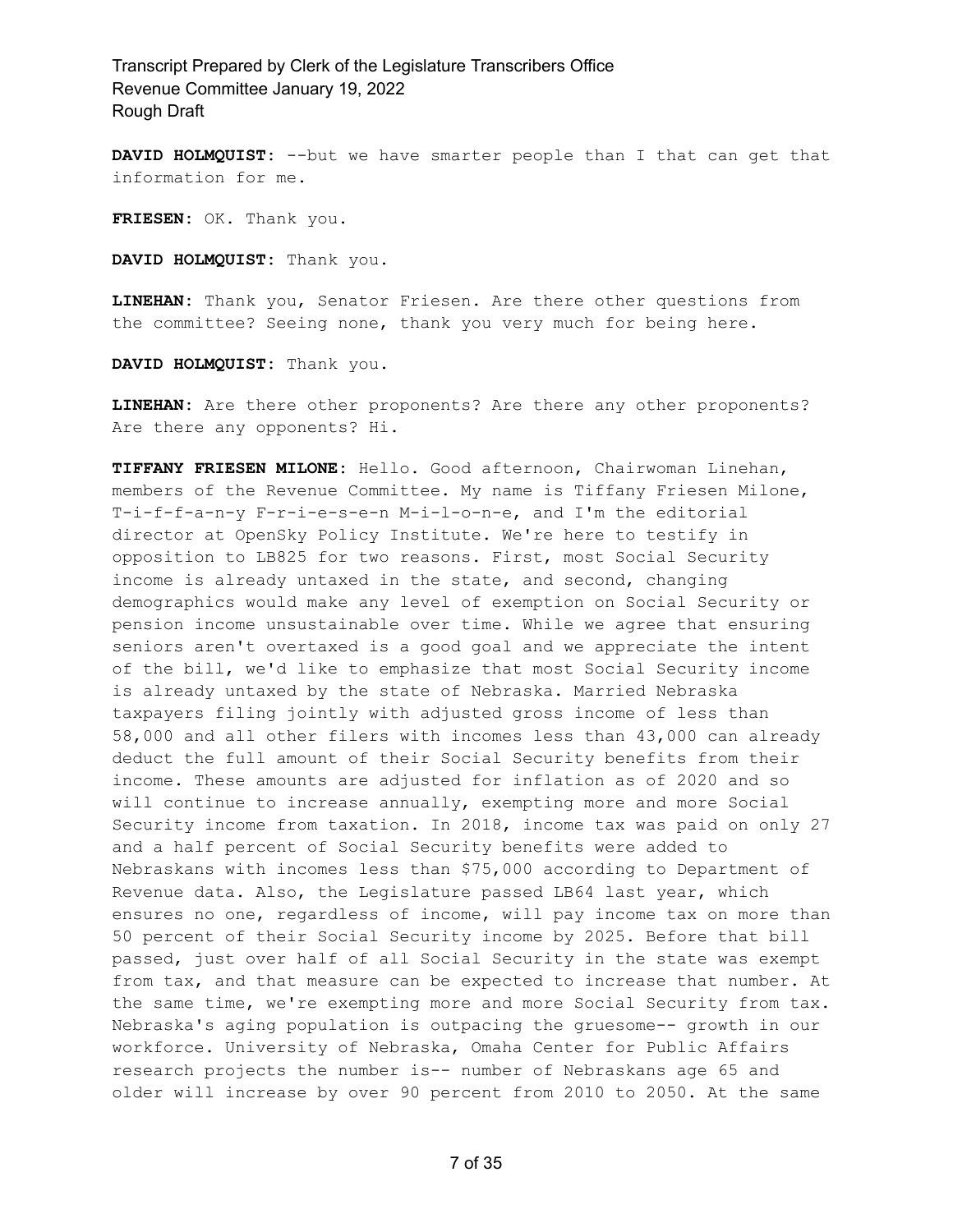time, the number of Nebraskans aged 18 to 64 will only grow by 12 percent. That means the ratio of retirement age Nebraskans to those of working age will double over the following decades. Consequently, the revenue lost from exempting all or some Social Security income from taxation will grow significantly. At the same time, the number of seniors is growing relative to the numbers of Nebraskans in the workforce supporting them. That means that in order to provide the exemption now, we shift the weight of the tax on to future working Nebraskans to avoid cuts to vital services provided by the state, including those important to seniors such as health care. The 2013 Tax Modernization Committee report warned of this, finding many states that exempted retirement income have been pulling back on those exemptions due to demographic changes. It also found that the growing population of retired taxpayers and their exempt retirement income will put increasingly difficult pressure on state budgets to maintain such exemptions. Finally, the assertion is often made that exempting Social Security of other types of pensions is necessary to recruit new residents or keep people from leaving the state. However, academic research fails to find any such correlation between migration and taxes. A June 2012 paper published in the National Tax Journal found that state-to-state movement among the elderly was stable from 1970 to 2000, despite changes in state tax laws favoring the elderly. In other words, the study found that state tax policies towards the elderly have changed substantially, while elderly migration patterns have not. Another study from Brookings in 2019 found that senior migration rates have slowed since the Great Recession, with those few that did relocate, largely seeking out destinations in the Sun Belt. The factors that enter-- that other factors influence retirement decisions is supported by census data. Of the roughly 570,000 adults age 65 and older who relocated to a new state in 2018, most cited proximity to family, cost of living, health care and climate as the main factors influencing their decisions. For these reasons we oppose LB825 and I'd be happy to answer any questions.

**LINEHAN:** Thank you. Are there any questions from the committee? Senator Friesen.

**FRIESEN:** Thank you, Chairwoman Linehan. So a couple making 58,000 filing jointly would not pay any income tax on their Social Security. Is that what you were saying?

#### **TIFFANY FRIESEN MILONE:** Yes.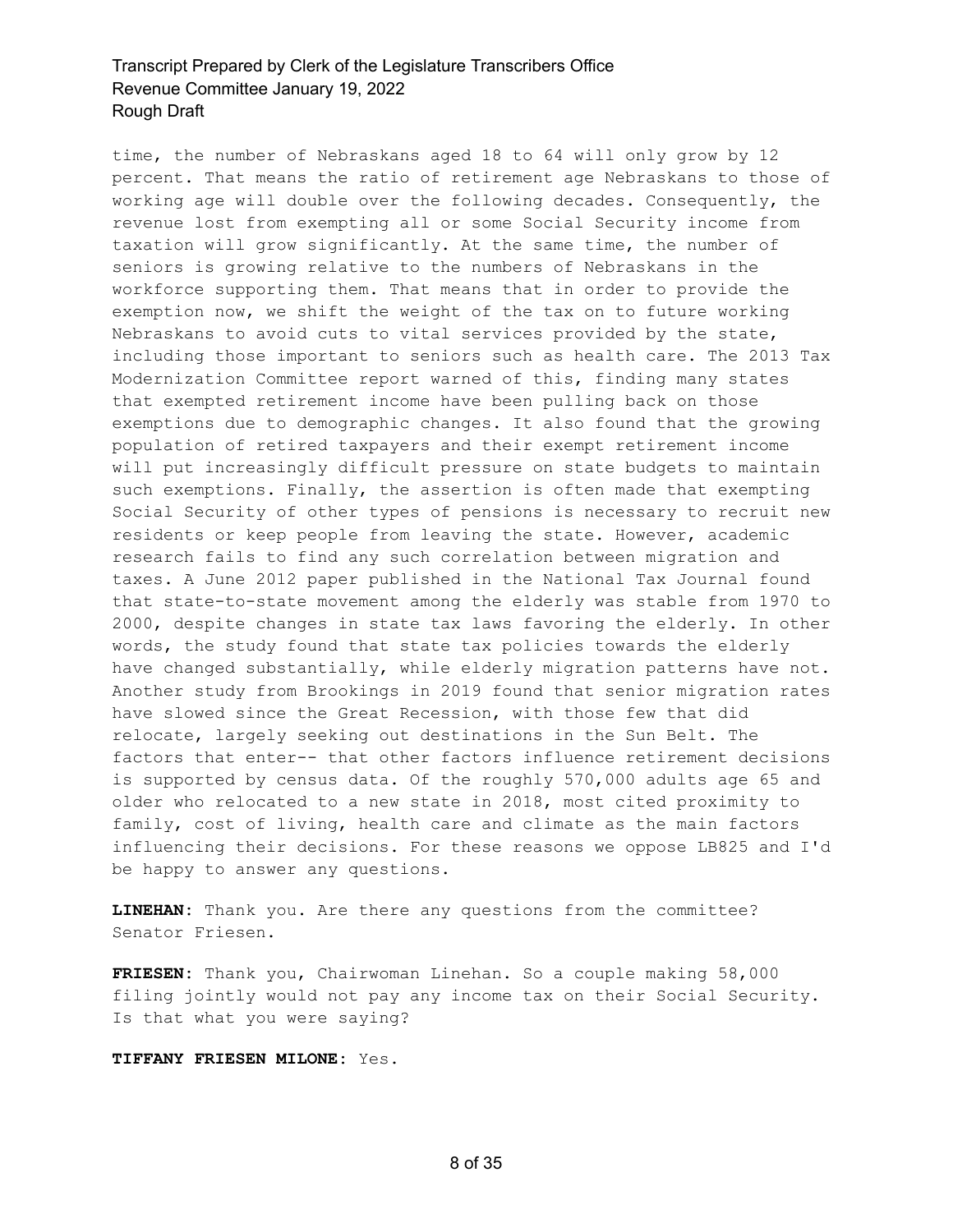FRIESEN: And so then after that, it's a percentage as you-- as your income goes up. At what point would you pay-- what you pay taxes on all of your Social Security?

**TIFFANY FRIESEN MILONE:** Nobody would ever pay all on their Social Security. Under federal law, you can only include 85 percent of your Social Security and your federal AGI. And so that's what you carry over through the state. So even if you're paying-- the most, you would pay is on 85 percent.

**FRIESEN:** Is there a better way to approach this? I know lower-income senior citizens are struggling sometimes to make ends meet, but this is kind of an across the board. Is there-- is there a method that would be preferable to approach this and trying to match other states?

**TIFFANY FRIESEN MILONE:** I think it depends on your intent. I mean, we already have the homestead exemption for seniors. So there are programs where we have targeted relief, specifically the retired population. So there could be other programs that are structured similar to that.

**FRIESEN:** OK. Thank you.

**LINEHAN:** Thank you. Senator Friesen. Are there other questions from the committee? Seeing none, thank you very much.

**TIFFANY FRIESEN MILONE:** Thank you.

**LINEHAN:** Are there other opponents? Anyone wanting to testify in the neutral position? Senator Lindstrom, would you like to close?

**LINDSTROM:** Thank you, Chairwoman. I'll be brief just to answer a couple of questions or just maybe clarify some things. So back in 2018, and I said that I've worked on this for 8 years, I wasn't kidding. We-- we-- my priority bill that year was to have the consumer price index attached to the brackets that we have under statute so the single file is 43,458 for joint filer. Those have increased over the last four years due to the bill that we passed, LB738. So that's creeped up. And if-- and that's true. If you were relying on Social Security as your main source of income, you're not going to pay income tax on that, but it is adjusted gross income is where you pay. And to answer your question on who's affected. From LB64 last year and what the Fiscal Office did, if I remember right, it's around 328-- 325,000 Nebraskans. And it's who it affects. So again, I understand that maybe there's questions or mechanisms cited there, but to me, it's more of a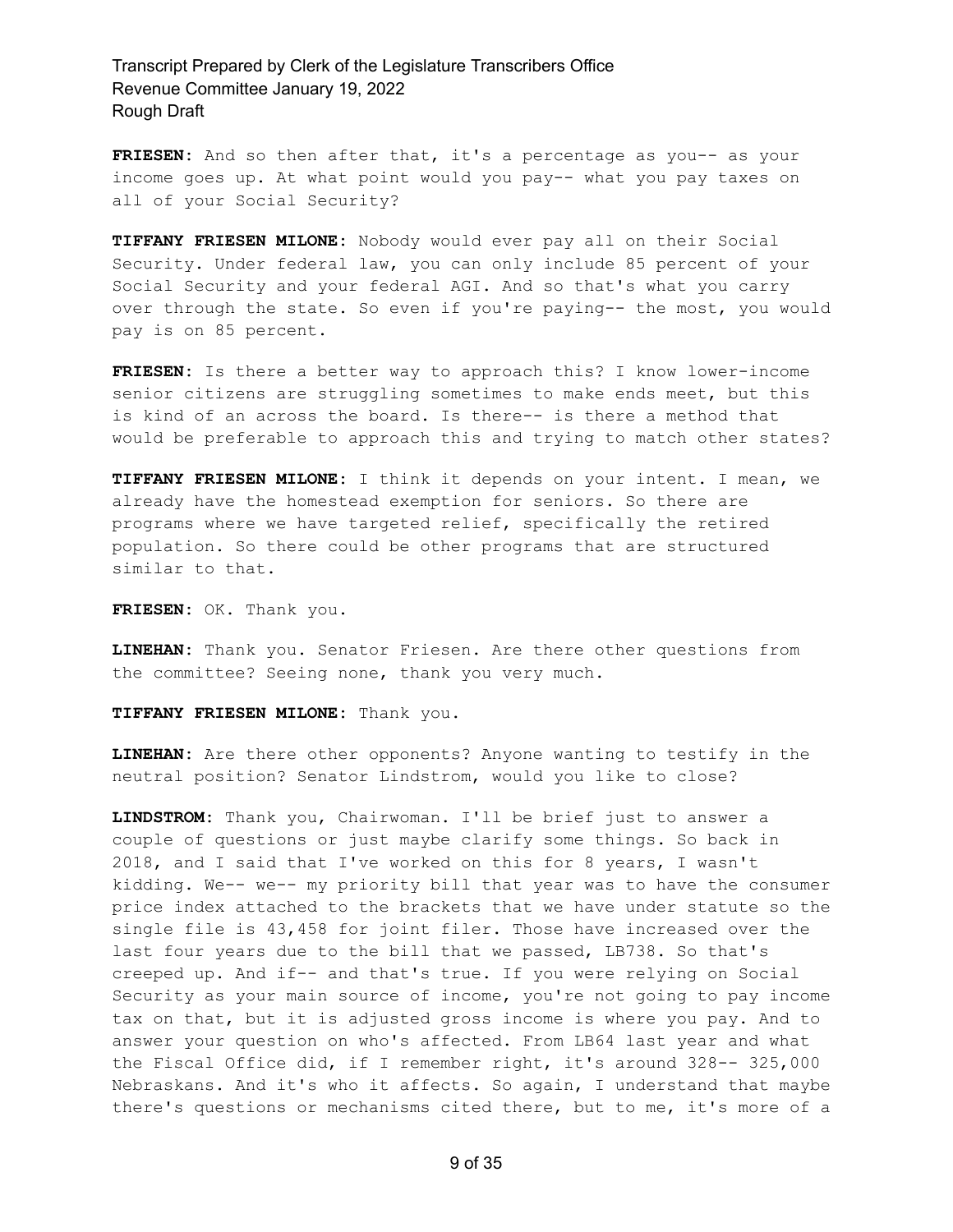competitive issue when we're talking about giving every reason for retirees to leave the state. I don't know why we do that. Not only that, but the double taxation, so when we're putting the pieces of the puzzle together, I know I've said that a lot, but we have to restructure our fundamental tax code if we're going to be competitive. And this to me is one of those things that is non-negotiable with capping any type of bracket inside of it. This thing needs to go away. Same with military retirement. So I know we'll have those discussions, but I just want to make sure that just clarify some of the questions that came up in that committee. So I'd be happy to answer anything else, and thank you.

**LINEHAN:** Thank you. Are there any further questions from the committee? Senator Albrecht.

**ALBRECHT:** Thank you, Chair. I just have a question. You've been doing this for eight years, so has Nebraska always had this tax or-- I mean, did it kick in 20 years ago or--

**LINDSTROM:** It's been around a long time on the books. I can't give you a date on it specifically. I know prior to my first session in 2015, the Revenue Committee did increase the tax brackets to allow that. I think that's why they got a little bit frustrated with me when I first brought that bill my first session because they had just taken steps to do some things. But again, as I said, I just don't-- I-- it comes out of being competitive and we should not be taxed as we never should have. And this is LB825 is-- we're going to finish this off. Again, I appreciate your support on this, but we took steps last year and so this is just making this a final deal.

**ALBRECHT:** And they can't--

**LINDSTROM:** But I don't know the day. I can't give you the data to when that first--

**ALBRECHT:** Thank you.

**LINDSTROM:** --maybe 1984.

**LINEHAN:** Thank you. Senator Albrecht.

**LINDSTROM:** [INAUDIBLE]

**LINEHAN:** I think we can probaby figure that out.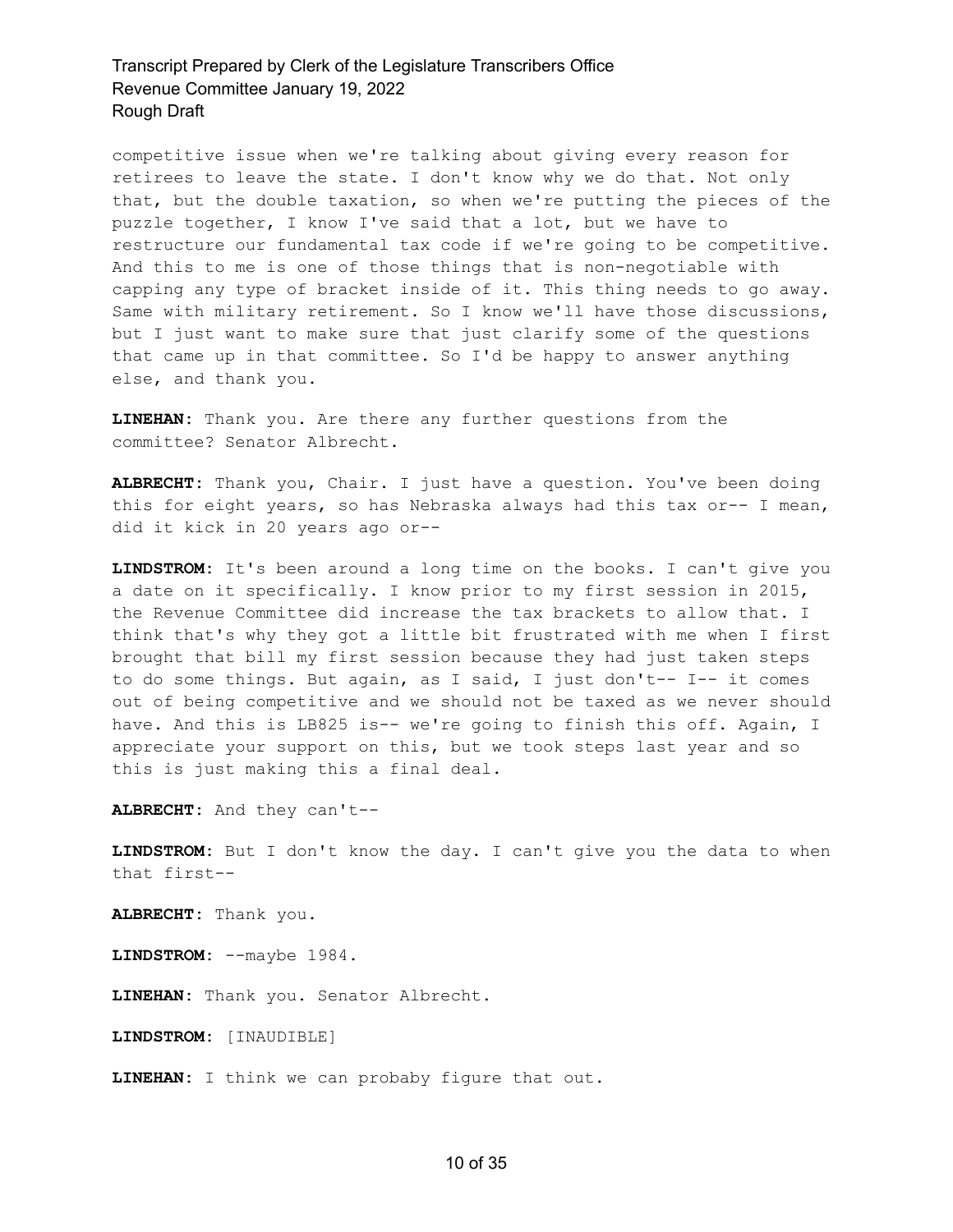**LINDSTROM:** OK.

**LINEHAN:** Other questions from the committee? Seeing none, thank you.

**LINDSTROM:** Thanks.

**LINEHAN:** So for LB825, we have 14 proponents that sent in these comments in favor. We have zero opponents, and zero neutral. And with that we close the hearing on LB285 and open the hearing on LB723. Welcome, Senator Briese.

**BRIESE:** Thank you, and good afternoon Chairwoman Linehan, and fellow members of the Revenue Committee. I'm Tom BrIese, T-o-m B-r-i-e-s-e. I'm here to present to you my LB723, which would fix what I consider an oversight in the language we passed in LB1107 about a year and a half ago. We now have, because of that oversight, we now have in statute what will amount to a \$200 million property tax increase in 2024, which will continue every year going forward on everyday Nebraskans. This bill would prevent that from happening.

**LINEHAN:** Excuse me, just a second. We need to change the number. We forgot.

**BOSTAR:** No, it was wrong before, and they said-- they changed it, but it's still wrong.

**BRIESE:** LB723 here.

**LINEHAN:** OK. All right. I'm sorry.

**BRIESE:** No problem. Our unreasonable and unsustainable overreliance on property taxes to fund local government continues to curtail economic growth across our state, and we've taken some substantial steps to alleviate this overreliance and one substantial step was the passage of LB1107. But even today, with the refundable income tax credit at its projected amount and when we account for that, we continue to collect roughly \$600 million more in property taxes and income taxes, roughly 600, excuse me, 700 million more in property taxes than state, local and motor vehicle sales taxes. LB1107 passed at the end of a COVID-delayed summer session in July or August of 2020, did several things. It created the ImagiNE Act, which will provide hundreds of millions of dollars of tax credit to businesses in Nebraska. It committed the state to provide 300 million to the next project in Omaha. It also created a statutory floor under the longstanding Property Tax Credit Fund, and it created a new refundable income tax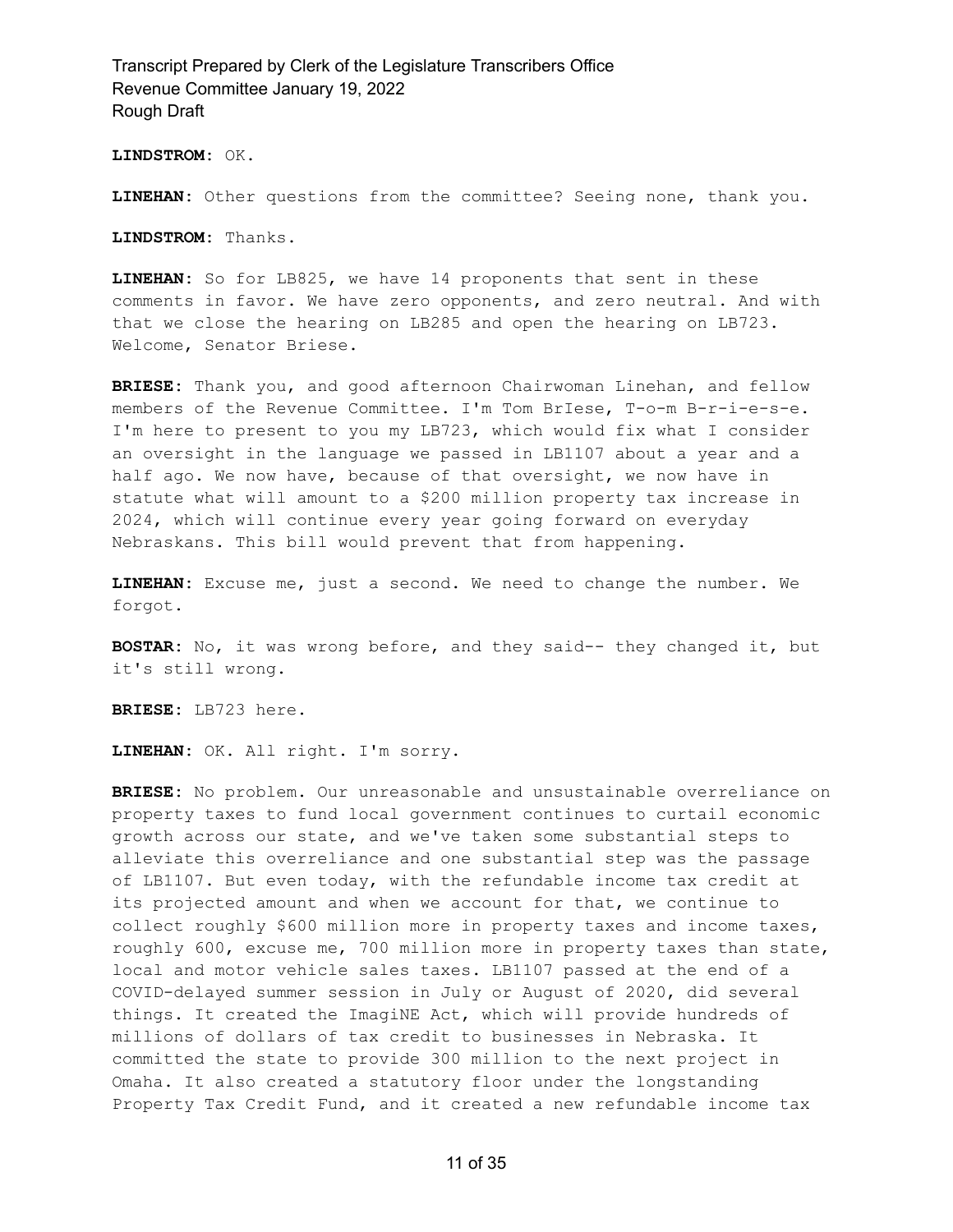credit under what we called the Nebraska Property Tax Incentive Act. This bill addresses the credit amounts under the Nebraska Property Tax Incentive Act. Under that act, all Nebraska property taxes-- taxpayers are entitled to a refundable income tax credit for a certain percentage of taxes paid to support public schools. That percentage is set annually by the Department of Revenue and hinges on the total amount available for the credit. We initially established a total credit amount at 125 million for year 2020, for years 2021 through 2023 it is to be the previous year's amount, plus an amount tied to revenue growth. And this growth factor is calculated as follows: Generally, if the cash reserve is more than 500 million, any state revenue growth in excess of three and a half percent is devoted to the Nebraska Property Tax Incentive Act credit. And if the cash reserve is less than 500 million, one half of that excess over three and a half percent is dedicated to the credit. And if revenue doesn't grow at all, the total amount of the credit would be the same as the previous year, and for 2024, the credit amount, according to what we put in place then, is to be reset at 375 million. From there, for year 2025 and beyond that amount would grow at the allowable growth rate, which is defined as the percentage increase in any of the value of all real property in the state, up to a maximum of 5 percent. So what's happened? Because of the substantial revenue growth in 2020, the credit for 2021 has already grown to an estimated 548 million. And so you see the problem here. The credit by law will remain at 548 or possibly grow for '22 and '23, but for year 2024, the credit amount is required by law to drop back to reset back by 173 million, probably more, back to 375 million. And that would represent a roughly \$200 million tax increase on everyday Nebraskans. We can't allow that to happen. That's why we need this bill. LB723 fixes the problem I've described. It does so by eliminating the language in there that would otherwise reset and lower the overall credit amount. Instead, under the language of LB723, the overall credit amount would grow if at all, for the next two years, as it currently is designed to do. That under the formula, it's tied to revenue growth, and in 2024 it would continue to grow from there, if at all, according to the allowable growth percentage. And realistically, it's probably not going to grow any for year 2022. And some suggest only very slightly in year 2023 and I think the fiscal note kind of bears that out. A slight-- slight growth in 2023. LB723 would keep Nebraska taxpayers whole by stopping this roughly \$200 million tax increase on our constituents. And we need to remember that the property-- Nebraska Property Tax Incentive credit is directed or-- excuse me, is direct tax relief for all Nebraska's-- Nebraska. It's property tax relief for each and every one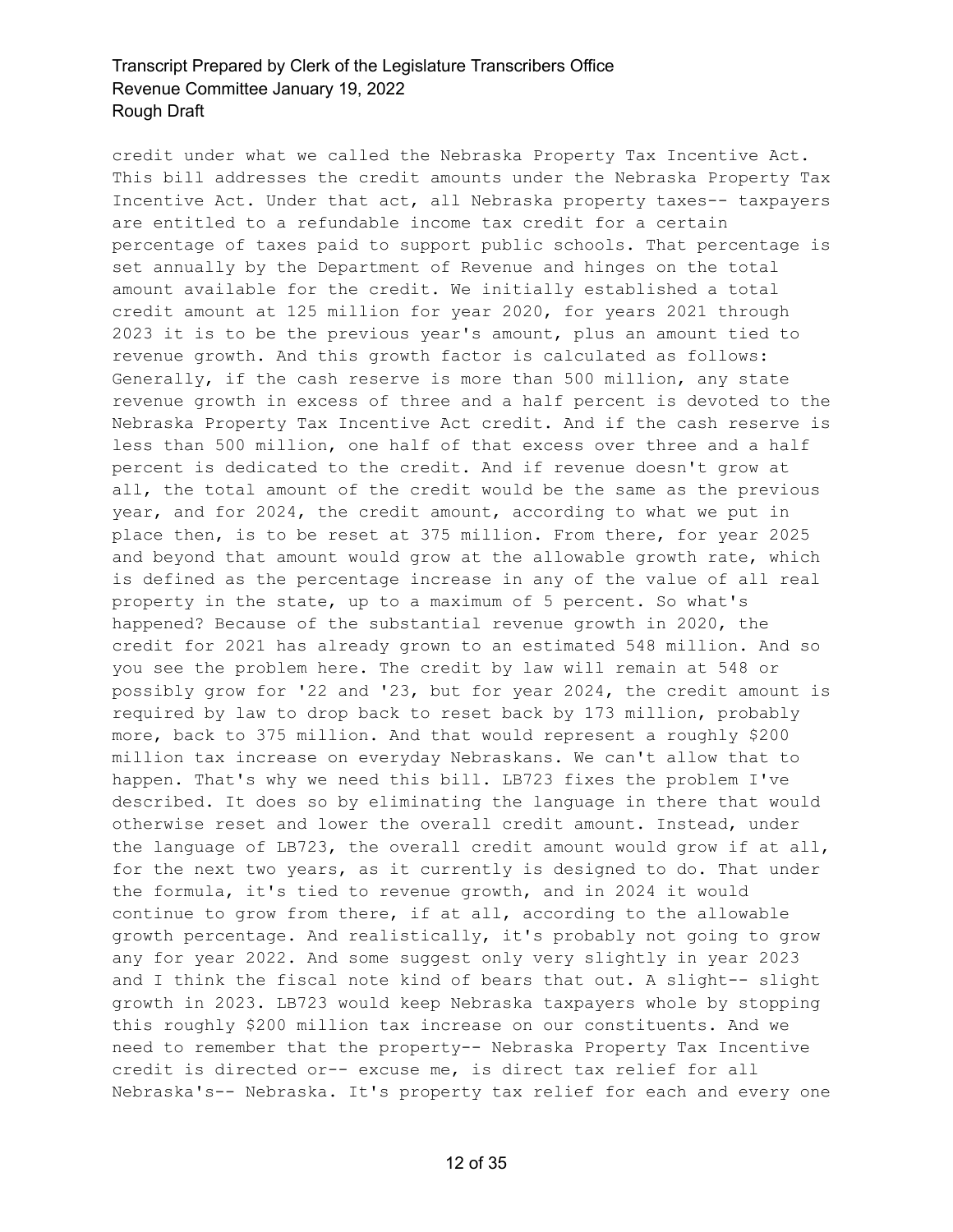of our constituents. It's not weighted towards any one group. It's the same percentage rebate of school property taxes for everyone. And in that regard, it's a very fair distribution of property tax relief. It's really a great program and we need to keep it whole. And we also, again, we have to remember, even if we account for the credit amount of 548 million, we continue to collect roughly 600 million more in property taxes than income taxes and roughly 700 more than sales taxes. And we had a handout there. That handout is based, I believe, on the '19-20 year, but if you factor in the increase-- the small increase in the Property Tax Credit Fund and factor in the very substantial increase in the refundable income tax credit, back to the envelope math, still puts it about a six to \$700 million difference between property taxes and the other two categories of taxes. And so if we don't pass this, we're really signing off on a \$200 million property tax increase on each and every homeowner, business owner and farmer across the state. And I submit we can't allow that to happen, and I submit that it's critical that we pass this piece of legislation. I'd be happy to answer any questions.

**LINEHAN:** Thank you, Senator Briese. Are there questions from the committee? Senator Bostar.

**BOSTAR:** Thank you, Chair. Thank you, Senator. Can you talk to me about what happens if, let's say, statewide valuations or revenues go down?

**BRIESE:** The amount remains as-- you're talking about after year 2025--

**BOSTAR:** Yes.

**BRIESE:** --when we're tied to valuation?

**BOSTAR:** Yeah.

**BRIESE:** The amount remains the same.

**BOSTAR:** OK. Second question. So the revenue increase that it's tied to is tied directly to a valuation increase. Is that my understanding?

**BRIESE:** The revenue increase we're dealing with the next two years here is actual state revenue growth. And so for the next couple of years, the increases are tied to revenue growth. And I think the projections are, no revenue growth in the upcoming year. I think that's debatable. And so it will remain constant at 548 the following year. I think the fiscal note assumes a slight revenue growth that kicks it up maybe 10 or 12 million.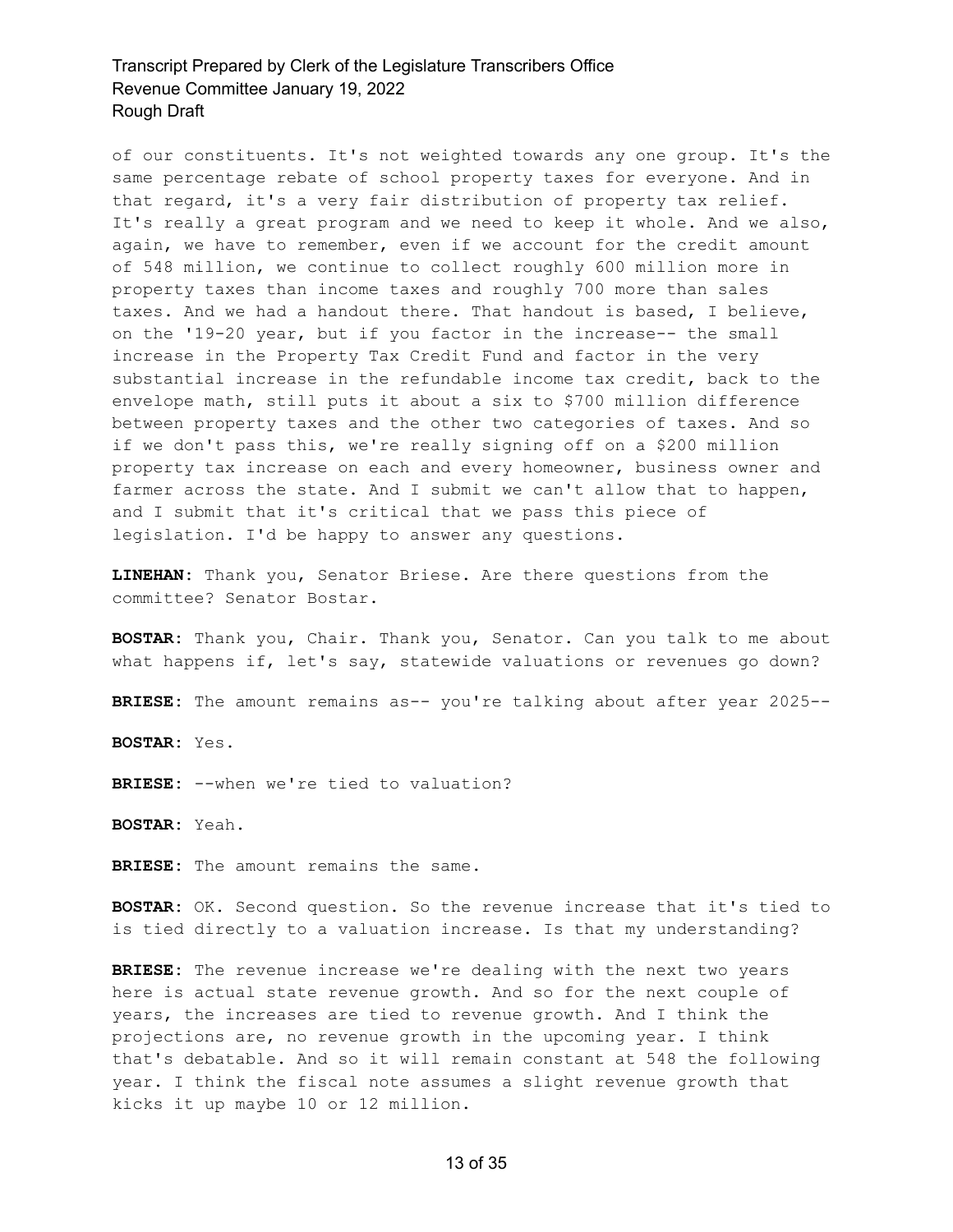**BOSTAR:** And then after that, it's tied to--

**BRIESE:** Yeah. Valuation.

**BOSTAR:** Assessed value.

**BRIESE:** Yes, yes. And that's the way LB1107 was originally designed. And basically, this eliminates that reset back to 375 and begins utilizing the value of-- excuse me, the-- yeah, the allowable growth rate, the valuation growth in the year 2024 instead of 2025.

**BOSTAR:** Do you see any-- so I think-- I think that system makes sense. Do you see-- do you have any concerns as, particularly in this committee, we often talk about and hear legislation regarding different kinds of mechanisms to limit the growth of spending for political subdivisions. So if we have legislation that coexisted with this that put limits on the growth of property tax takings without doing anything about the valuation increase, so this is tied to valuation increase. But if we simultaneously it's something that limited what you could actually take for political subdivision, do you see any concerns about how those two things could potentially interact? And I understand I'm asking you about things that aren't in statute at the moment.

**BRIESE:** I don't have any concerns about that whatsoever because we're still considerably out of balance. If we would ever come close to having a balanced tax structure, then maybe that could be a potential issue. First of all, we have to get a cap or some sort of control passed--

**BOSTAR:** Right.

**BRIESE:** --and that's doable. We'll talk about tomorrow, but that doesn't concern me at all for, number one, we're so far out of balance anyway that we have a long ways to go before I think those concerns would come to fruition. And secondly, we'd have to get a cap of some sort passed also. But I see where you're going with that but, boy, that's-- that's a long ways off if it should ever be done with.

**BOSTAR:** If you would indulge me, I'd like to talk to you more about it at another time.

**BRIESE:** Sure. Be happy to.

**BOSTAR:** Thank you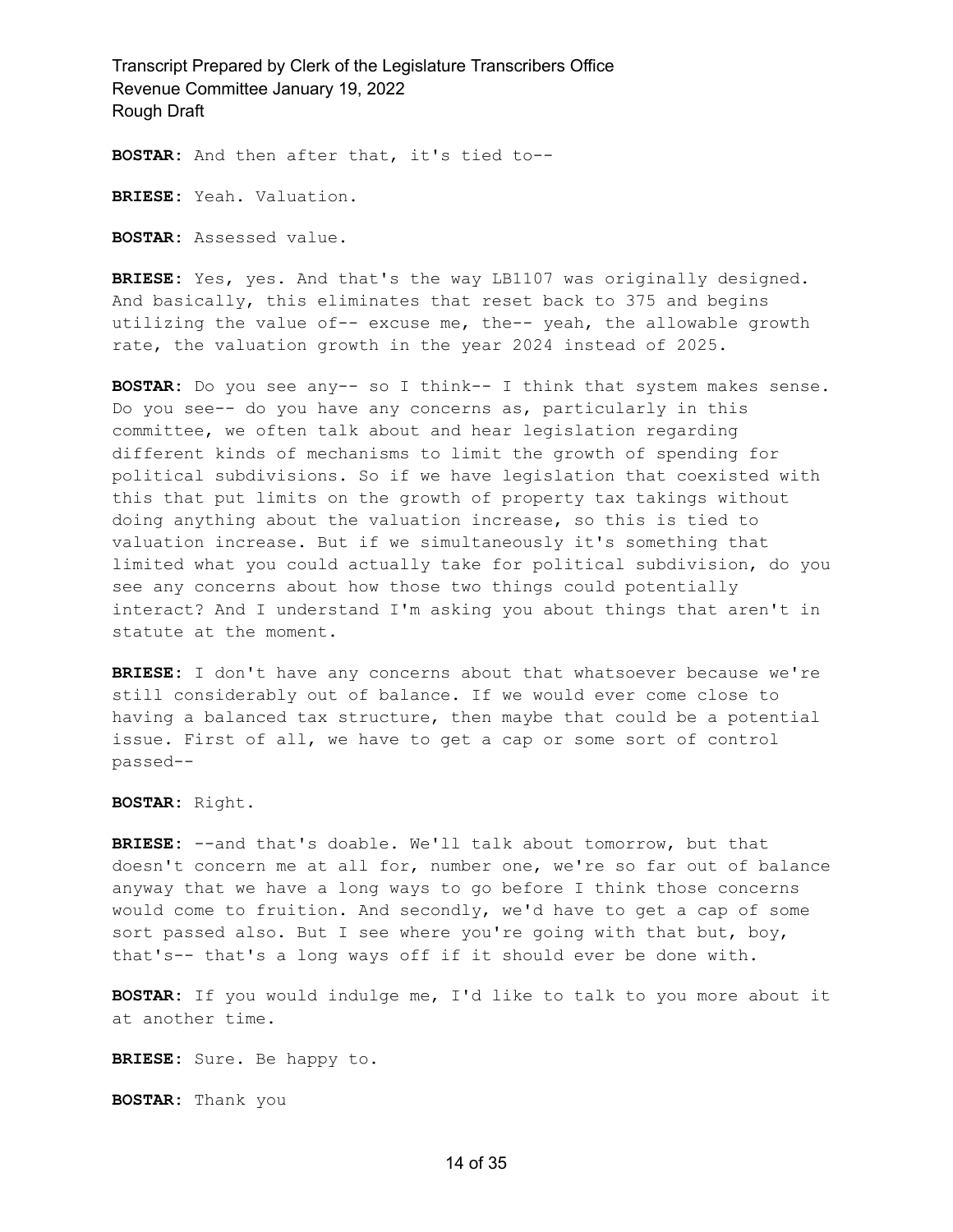**BRIESE:** You bet.

**LINEHAN:** Thank you, Senator Bostar. Are there any other questions from the committee? Seeing none. You will stay to close.

**BRIESE:** Yes.

**LINEHAN:** Thank you. So can I just ask you quickly--

**BRIESE:** Sure.

**LINEHAN:** --is this current with the--

**BRIESE:** I think that's based on '19 and '20. So I took the total. So is you-- in the property taxes, net of credits and if you take that total property tax amount and probably subtract another 35 million for the increase in the Property Tax Credit Fund and subtract another 548 million for what the current refundable income tax credit is at, there's still roughly nearly a \$600 million difference between--

**LINEHAN:** OK.

**BRIESE:** --property taxes and income taxes.

**LINEHAN:** OK.

**BRIESE:** That's not accounting for any income tax relief we've put in place. And so that number is probably-- the difference is probably a little more than that.

**LINEHAN:** OK, I got it. All right.

**BRIESE:** So that's why I say back to the envelope calculations.

**LINEHAN:** All right.

**BRIESE:** They didn't have the most current property tax numbers for us, and that's why we have '19 and '20 there.

**LINEHAN:** Perfect. OK, thank you very much.

**BRIESE:** You bet.

**LINEHAN:** Proponents. Good afternoon.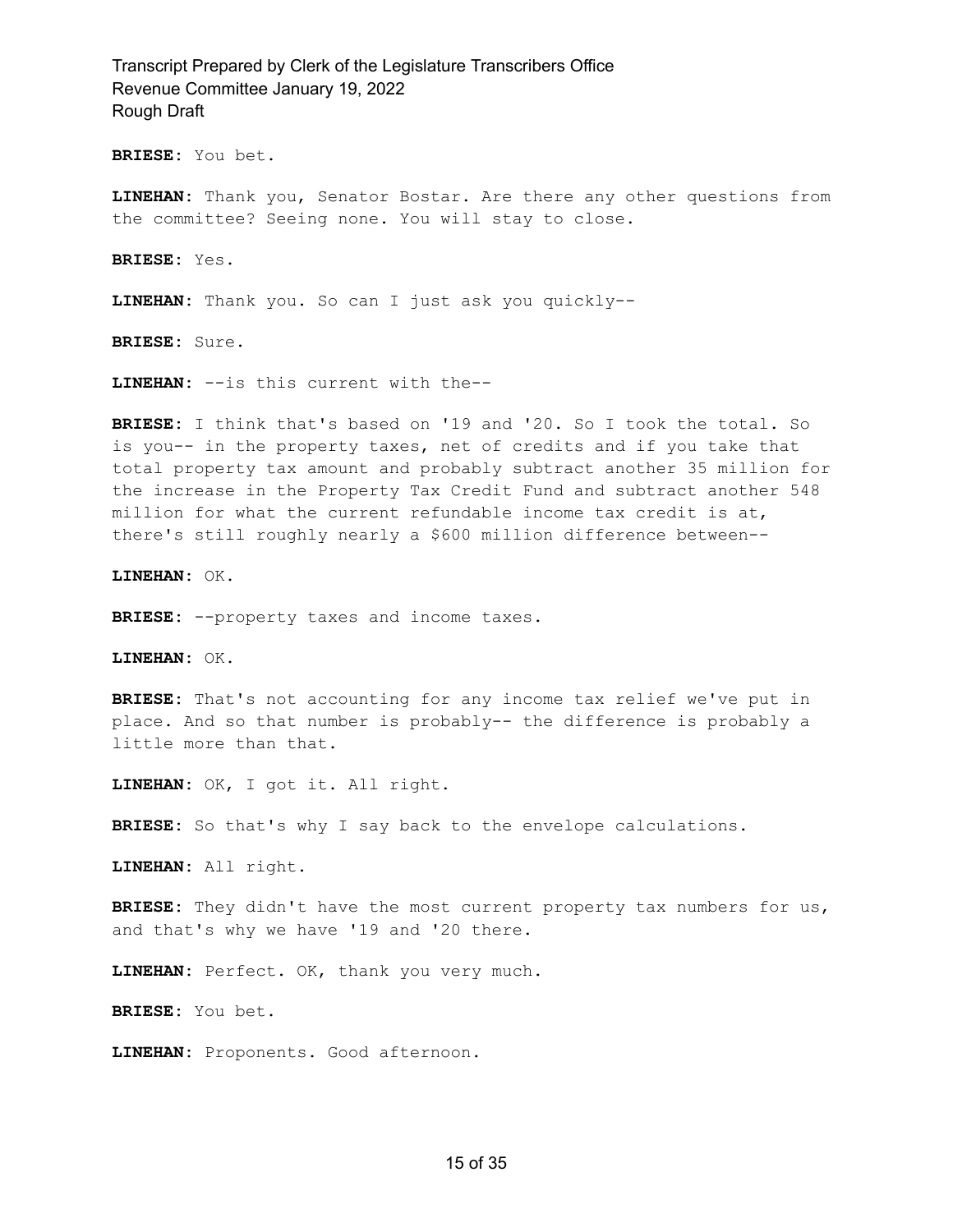**MARK McHARGUE:** Good afternoon. I am Mark McHargue of the Nebraska Farm Bureau, M-a-r-k, M-c-H-a-r-g-u-e. Chairman Linehan and members of the Revenue Committee, I'm happy to be here to testify on behalf of Nebraska Farm Bureau for LB723, also representing the Nebraska Soybean Association, Nebraska Corn Growers Association and Nebraska Pork Producers. And we're testifying in support of LB723, which you just heard put the floor under the income tax credits provided by the Nebraska Property Tax Incentive Act, which fund is currently at \$548 million. That number kind of keeps getting burned in. We talk about that number a lot over the last couple of months. And I want to say thank you for Senator Briese for bringing this bill. Senator has worked very diligently on continued property tax relief, but I also want to thank those of you on the committee and the Legislature as well for your really extraordinary work, I think over the last couple of years on property tax relief and I appreciate that. Even though we've had substantial work done on property tax relief and I want to acknowledge that up right up front, I mean, I think we've done-- we've done good work that at the end of the day, we're still not done. And I know last year I came and testified in front of you and people ask me all the time as President of Nebraska Farm Bureau, so when is-- when is enough is going to be enough? I mean, we could just count on Nebraska Farm Bureau coming and harping on property tax relief and the simple answer to that question is, as Senator Briese alluded to it, is that whenever we-- we start to get balance. I would agree with Senator Briese that we're about \$700 million by our calculations out of balance yet, and that's between the relief in sales tax, income tax and property tax. And so that will continue to be our highest priority in Nebraska Farm Bureau in relation to this conversation. According to the Platte Institute, Nebraska's effective property tax rate is the eighth highest in the country. In one of the other bills it was mentioned that we have to be competitive and when you're the eighth highest, that still is not very competitive in my book. And so that's another reason we need to continue to be working on it. So getting back to how it breaks down on the imbalance, so we roughly collect around \$10 billion total a year relative to, you put it all in a pot, bring it all in. This is what we receive for revenue. Our taxes, property taxes at 42 percent and it's pretty easy to figure that backwards and say that's about \$4.2 billion. If we roughly spend 10 billion, the percentages work out. Sales tax about 20 percent, 2 billion, income tax 3.5 billion, then miscellaneous at 3 percent, which is about \$3 million. That's an easy way to kind of tell what we're talking about on a balance structure. If we want to balance those out, you could tell that that's about what we need. In LB723, I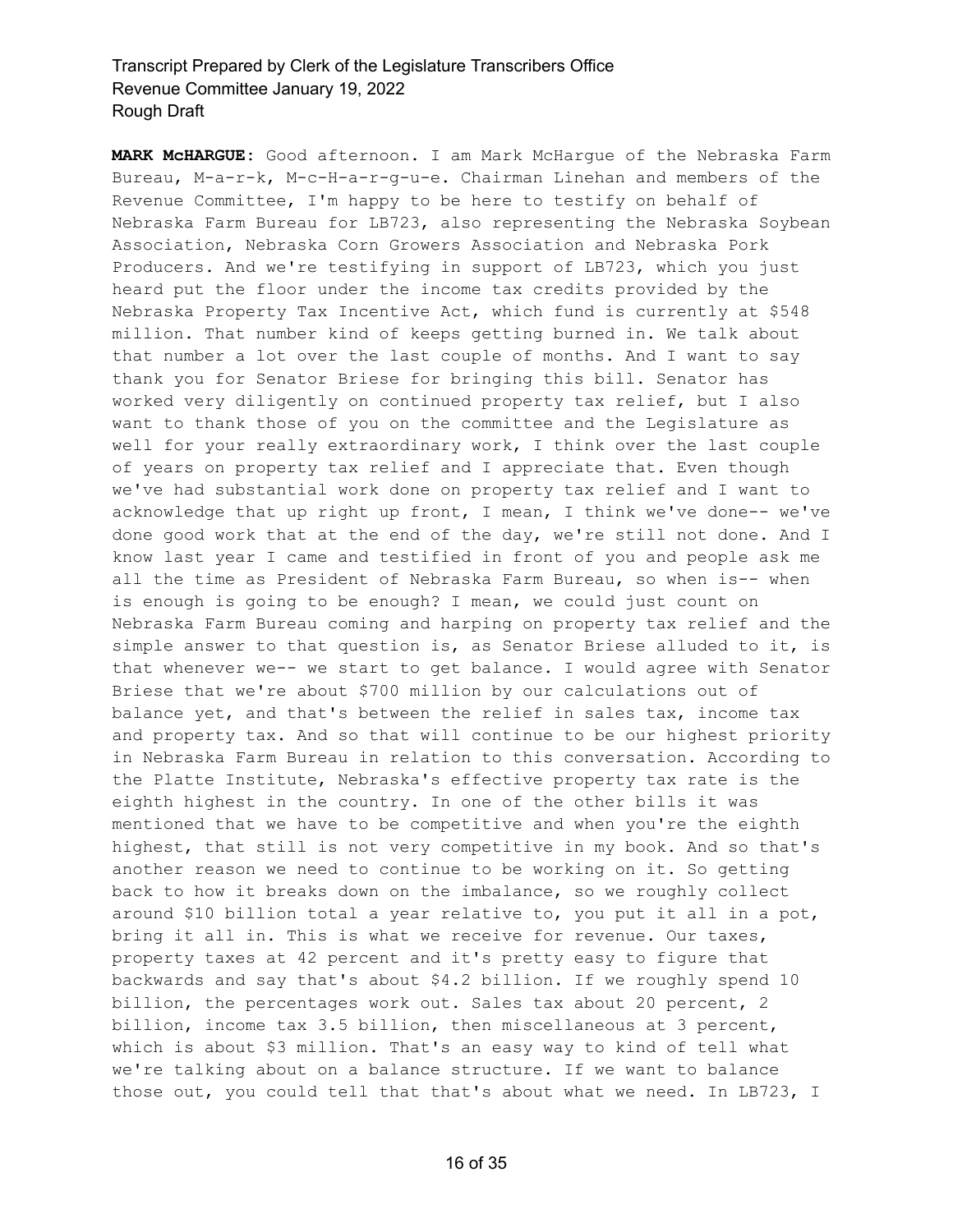feel like it's really a pretty straight forward proposal at the end of the day. It changes the calculation of total credits available under the Property Tax Incentive Act by eliminating the original language related to the tax year 2024, which sets the amount of credit at 375. Instead for calendar years beginning on or after 2024, the total amount of credit will be equal to the prior year, plus the allowable growth percentage, which is equal to the growth in real property value in Nebraska from the prior year to the current year, but cannot exceed 5 percent in a year. As was mentioned again by Senator Briese, without the passage of LB723, when you look forward in year 2025, we're going to leave about \$205 million on the table; 2026, 212; 2027 \$220 million. That's-- that's property tax relief that we are not going to get in Nebraska as Nebraska property owners. And-- and I would say that Nebraska Farm Bureau comes and talks about property tax a lot, but we're only about a third of the equation here. Two-thirds of this is going back to all Nebraskans, whether you owned residential, commercial, and so this is property tax for the entire state, not just agriculture, even though agriculture is a big part of that. A majority of this is going back to our neighbors and friends and family that own property in Nebraska. So implementing the changes called for in LB723 ensures that we continue to move in the right direction. I believe that if we don't put the floor in, I think that's going to set us back from really some substantial great work that the Legislature has done. I think this will just continue that momentum. So thank you for allowing me and I'd sure be answering any questions.

**LINEHAN:** Thank you, sir. Questions from the committee? Senator Pahls.

**PAHLS:** Thank you. I agree with you. Urban people ought to be here talking about this because most of the tax dollars go to. Don't they go to Douglas, Sarpy, and the major counties as the homeowners. Is that where most of the tax credit goes to?

**MARK McHARGUE:** Owners across the entire state. I don't think it's just the rural area.

**PAHLS:** No, no-- (INAUDIBLE) but the majority of the good-- good part of it goes to homeowners living in the Douglas County, Sarpy and Lancaster.

**MARK McHARGUE:** Sure.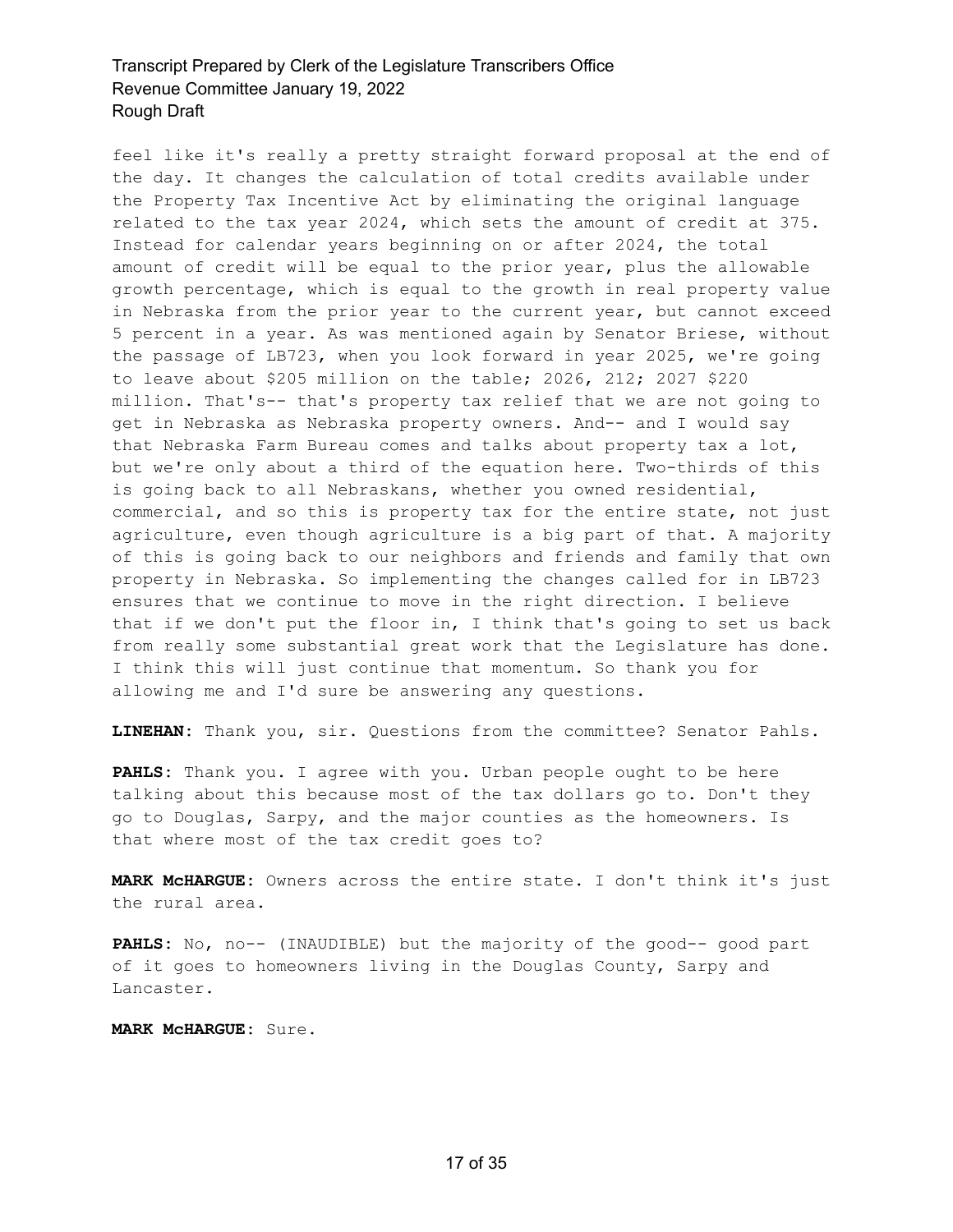PAHLS: So we actually, those of us living there, even though we don't have the-- the large agricultural areas, we're really getting our share back is what I'm trying to say.

**MARK McHARGUE:** I like agree 100 percent, you know.

**PAHLS:** Another question I had. This summer you threw out a number of the values that agriculture gives to the state of Nebraska. Can you recall that number?

**MARK McHARGUE:** So we are from-- from just an economic engine site of the category--

**PAHLS:** Right.

**MARK McHARGUE:** --you know, we're-- we're, you know, a good 25 percent of the economic engine. How it breaks down of the actual property tax, you know, I still think we're in that third-- third of the asking.

**PAHLS:** But the summer-- in the summer, you gave an exact number in the billions that ag provides from the state. I'm just curious of that number.

**MARK McHARGUE:** I think-- I mean, our total economic part of the equation is like \$22 billion.

**PAHLS:** OK, that's fine.

**MARK McHARGUE:** Yeah, somewhere in there.

**PAHLS:** OK.

**MARK McHARGUE:** Yeah. Yeah. You're testing my memory.

**PAHLS:** Well, no, that number caught me because I was making comparisons.

**MARK McHARGUE:** Sure.

**PAHLS:** Thank you.

**LINEHAN:** Thank you. Senator Pahls. Are there other questions from the committee? Seeing none, thank you very much for being here.

**MARK McHARGUE:** Thank you.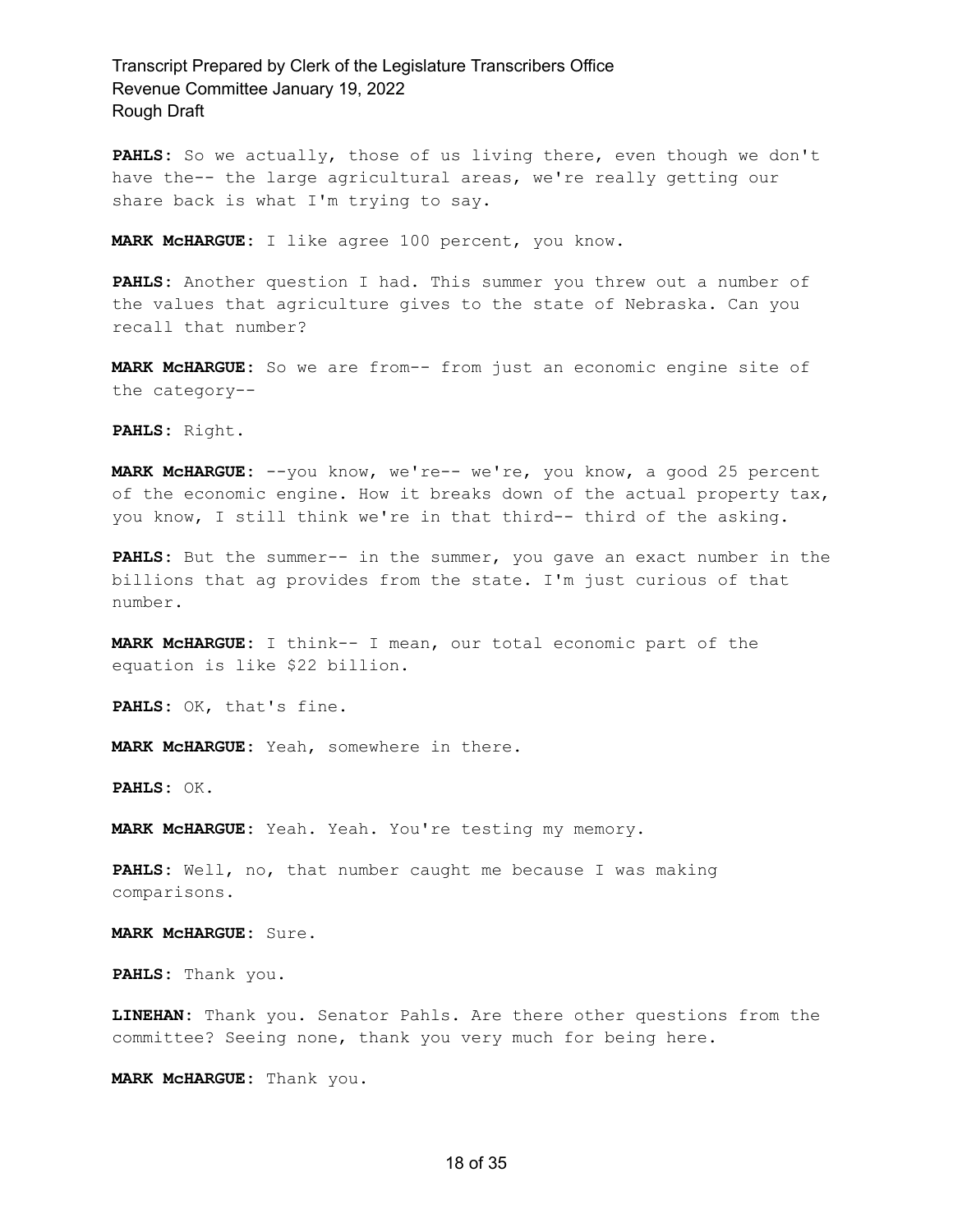**LINEHAN:** Other proponents.

**KEN HERZ:** Good afternoon, Chairman Linehan, and members of the Revenue Committee. My name is Ken Herz, K-e-n H-e-r-z. I am a former president of the Nebraska Cattleman, and I'm here today to share Nebraska Cattlemen's perspective regarding LB723. Like you've heard, it is utmost importance to Nebraska cattlemen and others in agriculture to bring balance to the tax burden of landowners. This is the message we have shared with many of you on this committee for your entire tenure in the Legislature, and we'll continue to share until reform in the balance are achieved. I want to re-emphasize that Nebraska Cattlemen members are very appreciative of the property tax relief, which this committee has worked to provide for all Nebraska property taxpayers via the Property Tax Credit Fund and the LB1107 refundable income tax credits. Because of the unprecedented state revenue last year, taxpayers received back about 6 percent of the school property taxes they paid during 2020. This year, taxpayers may get back close to 25 percent of the school property taxes they paid during 2021 because of the amount set aside for the-- for LB1107 credits has more than quadrupled to 548 million. This is on top of the existing relief provided from the Property Tax Credit Relief Fund. Again, we are very appreciative. We want to protect the \$173 million in growth of the Nebraska Property Tax Incentive Act experienced since its inception. This growth translated to real and exceptional property tax relief for Nebraska property owners. Because of this, we feel it is paramount to eliminate the requirement from the Nebraska Property Tax Incentive Act that the available dollars must be lowered to \$375 million, but instead setting the amount available to the maximum allowable for the prior year increased by allowable growth percentage. Thank you, Senator Briese, for your continued support of property tax relief for Nebraskans. LB723 is another good step toward reform and equality in the way land owners pay for education. For those reasons, we support this bill and ask this committee to advance LB723 under committee. Thank you for the opportunity to testify. I would be happy to answer any questions.

**LINEHAN:** Thank you very much. I have one question first. Are there some young Nebraska cattlemen here?

**KEN HERZ:** Yes, or YCC group.

**LINEHAN:** I thought I recognized them from this morning? Welcome. Do you want to stand up? Welcome, very nice. Thank you. OK, I think St. Pahls, you had a question?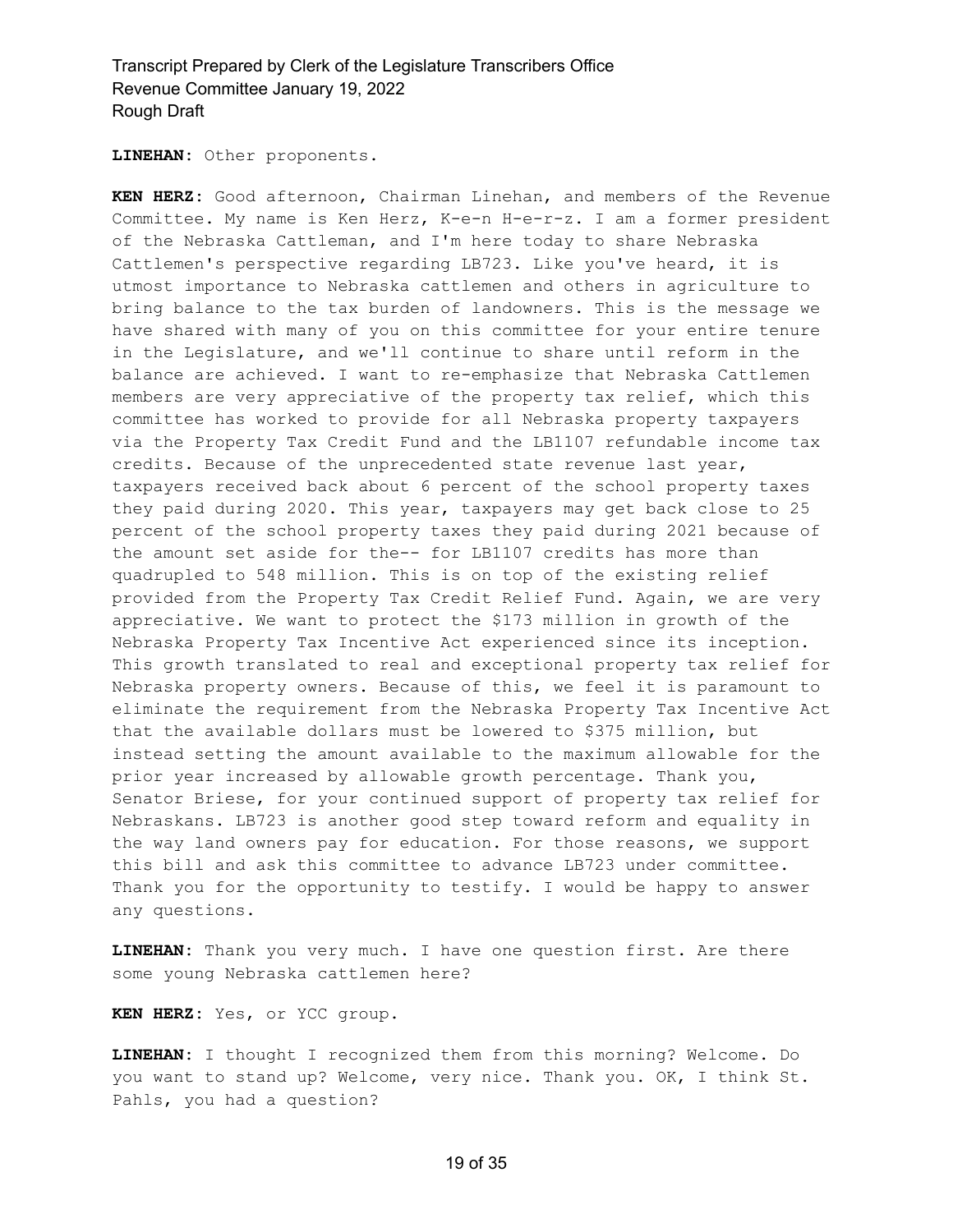**PAHLS:** Yes, I did have a question. You know, when we keep talking about the property tax relief, maybe we should talk from the other not taking from you originally. Here's the example that I'm proposing tax for this committee. Let's take a look at how much resident, because everyone has a house or resident. Why don't we drop that from 100 to 90 like we did-- we did with ag land a few years ago? Why do we take- this is what we do. We take the money and then we, man, we're going to give it back to you. We shouldn't even take it initially. That's why I think all these taxes we're talking about, we always say, no, let's take a look at how we start out the program. In other words, if- let's say we do reduce residential tax and this has been suggested before, so it would be nothing new. I think we ought to drop that value like to say from 100 to 90 because we did do it on ag land, we dropped the value of how we tax it. It did help you out. Well, let's do the residential. That would help everybody out in the state whether you live in the city or you live out in the country because you have a residence there. We take the money away from you and then we all just pat ourselves on the back because we're going to pass legislation to give it back to you. My thing about it is we shouldn't be taking it from you initially. I mean, that's where I'm coming from, and I'm trying to get some support. Let's start thinking that direction because it's nice to have the money to play with initially instead of, oh, let's hope they do give it back to us. I know we're starting to do that, but I think we-- personally we have turned it around. I mean, does that seem appealing at all?

**KEN HERZ:** Thank you, Senator, for your comments. Give you a little background. I became a member of Nebraska Cattlemen's board 14 years ago on the Taxation Committee, and property taxes was the highest priority we had and the relief of property taxes. We worked-- I worked continually trying to find ways to reduce property taxes, such as what you're saying. We, for whatever reason, anytime we come up with any suggestion, ways to reduce property tax, it doesn't ever advance anywhere through the Legislature. There was too much opposition to it. For the status quo, the way things are right now, this LB1107 is the first bill that I have seen that gives us significant property tax relief because we didn't do it the way-- the way you're talking about, starting from the very beginning. We-- it was actually relief coming back to us. And so we actually had support for that. But I agree completely that it was turned around backwards.

**PAHLS:** Well, the reason I'm thinking, 10 years from now something could happen because a whole different group of senators in there, and we could play with these-- this formula. But if-- if once we give you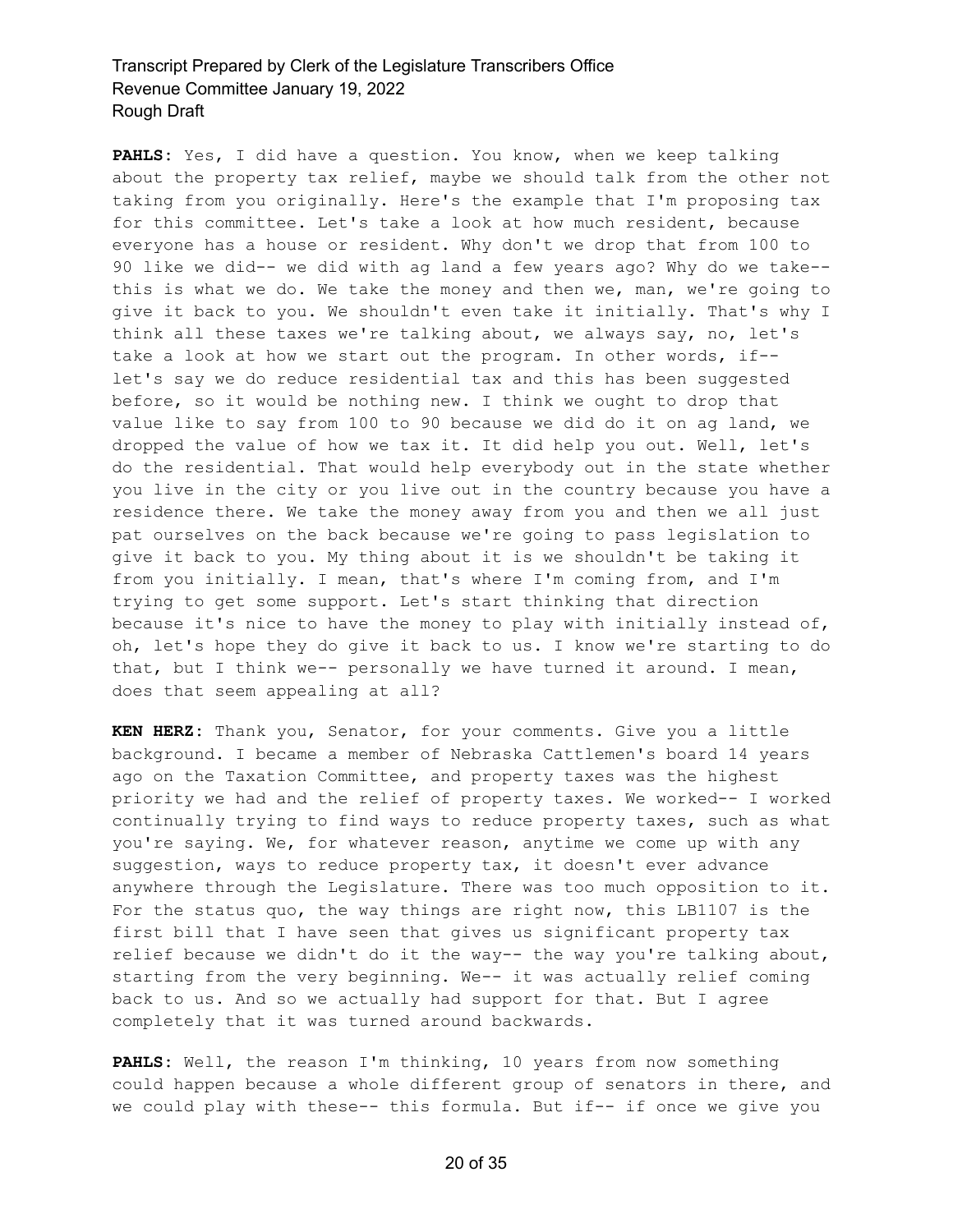that tax rate initially, it's pretty hard to say we're going to change it. Just like the ag right now, if we say we're going to hike ag back up, the world would probably implode. That's why I'm just saying we need to start thinking bigger than this instead of-- and I do, I appreciate you giving me that history of how hard you've been working at this. That's why I'm making a comment that the large counties are doing quite well. If we're getting the money back, we're getting a good chunk of that money back, is the homeowner? I'm not. You know why I'm not? Because I sold my house 10 years ago. Now I lease. See, I get no property tax. Now you may say the person who owns the building that I lease, I'm going to tell you, my prices are not going down. And he has been getting a property tax relief, but I'm not. And just to let everybody know, because I have another bill or several of us have bills for the renters, 39.9 percent of Nebraska's-- Nebraskans rent, almost 34 percent rent. Those people are not receiving this tax break. And you may say, well, they are, because whoever, you know, you're leasing a place from is coming, you know, they're giving it back to you. I would challenge that routine. You just--you just have my attention right now and-- and I'll be quiet in this.

**KEN HERZ:** I think what you're talking about is, is tax reform, and that is our number one priority is tax reform.

**PAHLS:** Keep it up.

**LINEHAN:** Thank you, Senator Pahls. Are there any other questions from the committee? Thank you very much for being here and thank you for your association being here. Hi.

**AL JUHNKE:** Hi. Madam Chair, and members of the committee, my name is Al Juhnke, A-l J-u-h-n-k-e, I'm the executive director of Nebraska Pork Producers Association, and we're here in support of Senator Briese's bill, LB723. You know, just very quickly. I think we all thought when we passed this bill that there would be floors in it. We didn't believe that we would increase-- technically increase taxes again by that floor going down. And we also said this was a start. This wasn't the end of property tax relief and reform. And so we're here in full support of Senator Briese and the committee's work that hopefully this gets out and gets corrected quickly. And the Governor, by the way, I believe, supports us. So I think we have a nice base to take care of this issue. Now, just a little education following up on Senator Pahls. One of the problems that we have unlike the other ag groups, we're-- we're with them in all the property tax relief. But remember, for those that don't know that are new in the community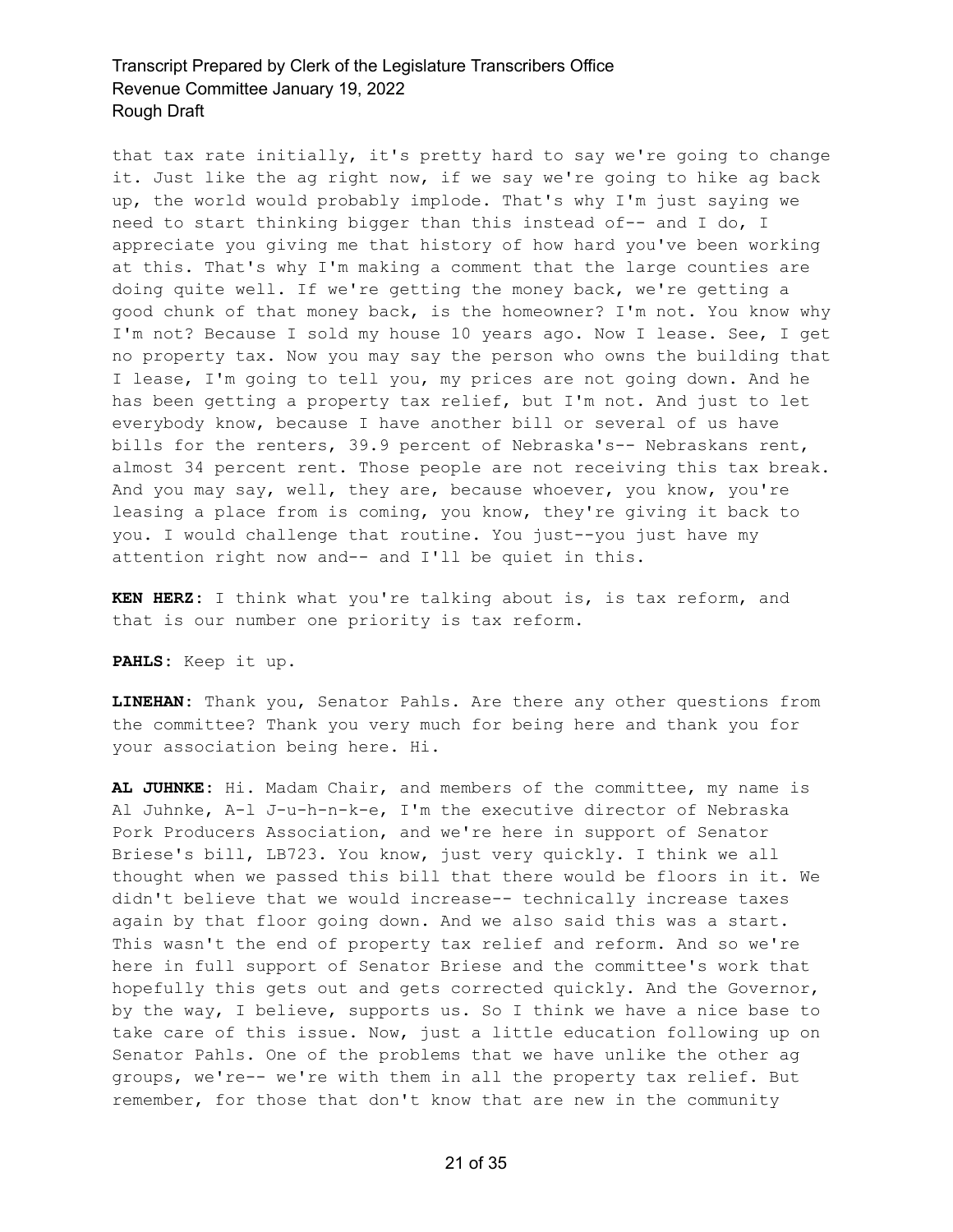maybe, our-- our barns and our sites are not agriculture property. So when you get a break on ag-- everyone says, oh, ag's getting this big break, not our barns, not our building sites, not our production sites, which I think are just as important and equal as the field production sites. And that's an anomaly in Nebraska. Because our Constitution doesn't allow us to separate the different classes of property, we've been unable to do that. Now we've made that slight correction with ag land a number of years ago. I wasn't here then. I don't know if any of you were. I want to know how that got done and how it got done and nobody's really backed it up. But really, that's what we need to be able on a legislative basis to control property taxes based on class types. And I saw your bill, Senator Pahls. I'll be talking to you more about it and I'll be probably testifying if it doesn't change because while it's a good start, and yes, every farmer has a house, garage and an acre of property that your bill would address, what it does though then would leave ag barns, ag building, ag production sites in with commercial industrial property, which we would differ heavily that we should be more towards the ag production side and not the commercial industrial. So I think you're on the right track. I'm glad there's new faces on the committee because I think we're bringing in some new ideas, Madam Chair, and we appreciate that. And so to that extent, we're willing to roll up our sleeves, continue working with you on continued property tax relief this year, and I'm guessing a few years going down the line. So with that, I'll stop. Again, thank you, committee for your work and we appreciate all you're doing but this is just a start and we need to lock in this floor.

**LINEHAN:** Thank you. Are there questions? Senator Pahls.

**PAHLS:** I have. Constitutional amendment to get commercial and the residential we need to have a vote of the people. And that's one way of doing it. I think that's how ag, if I'm not mistaken, it was because you can't separate classes unless you go through constitutional amendment and that would be a vote of the people. And that could be one of the things we need to be taking a look at.

**AL JUHNKE:** Right. And Madam Chair, Senator Pahls, we hope you put ag, building properties right in that bill as an amendment, and we could take care of them both at once so we won't have to screw around so.

**PAHLS:** It gets complicated because separating things out, it has to be a constitutional amendment.

**AL JUHNKE:** Yeah, yeah.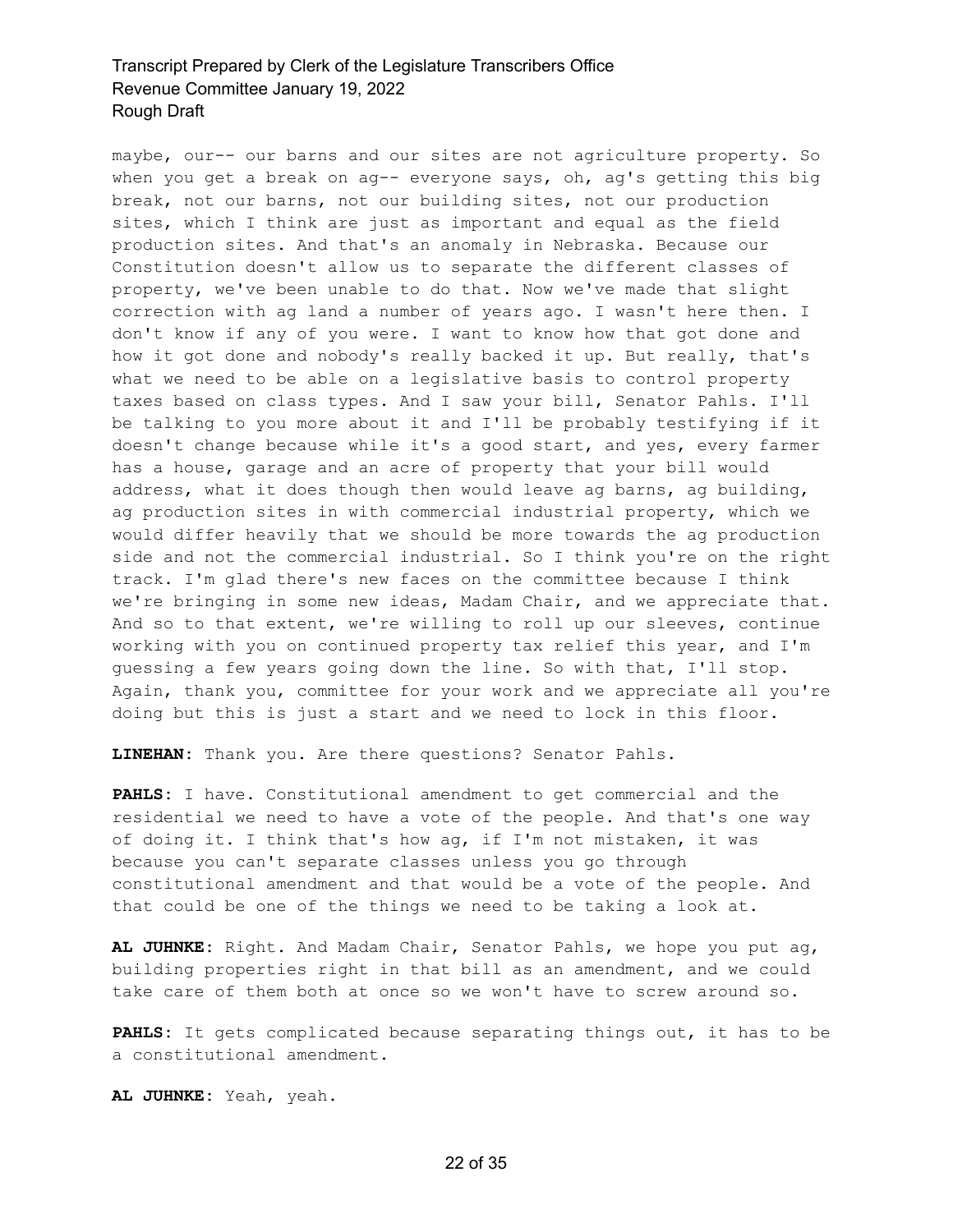**PAHLS:** That way it would be commercial property and what you're talking.

**AL JUHNKE:** There is one other way, Madam Chair, as long as he asked me a question. There Is one other way we can look at it. The Legislature defines what ag land is. So if the constitutional amendment said that ag land would be able to be at a different rate, which at 75 percent now, and there's proposals to take it lower, the Legislature defines what that is. So the other way to take care of our ag properties is to add us to that statutory definition of what ag land is. Ag land includes all production properties and improvements. It'd be that simple and we'd be part of agriculture. So there are other ways that we've been thinking about and we're going to work with you on that going forward too.

**LINEHAN:** Senator Bostar. Thank you, Senator Pahls, Senator Bostar.

**BOSTAR:** Thank you, Chair. Thank you, sir. You know, and as you pointed out, I'm relatively new to the committee. I wasn't around when LB1107 was drafted and passed, so I don't know the history and it's been mentioned a few times. What I think I'm trying to understand is how significant or how important was the provisions that we would be striking in this bill? The existence of those provisions to the successful passage and the compromise legislation that ultimately became LBl107 and having that take effect. Do you, and-- and you could be actually the wrong person to ask and I will certainly be following up with Senator Briese about it, but you know, if you were around at the time, do you-- do you have any perspective about that?

**AL JUHNKE:** Well, Madam Chair and Senator Bostar, as we sat in these debates in this room, watched them on the floor and other things, I don't remember anybody mentioning this will be a roller coaster. Once we get that relief and it grows, we have talked about the growth of the relief in the out years. I don't remember anyone coming up here and saying, by golly, you know, this will probably go down too in the years, so I assume you're all for that. You're OK with with less property tax relief. Nobody talked about that. And I'm just, you know, I'm-- the Bill Drafters, God bless them. And Senator Briese, God bless him. Had we thought that this was going to be a problem right out of the chute, I think we would have corrected it the day that it passed. I don't-- I don't believe that part of that compromise, and you're sitting next to one of the people, and in front of me is one of the people that sat in that room on that compromise, I don't think they compromised because this could go down on some day.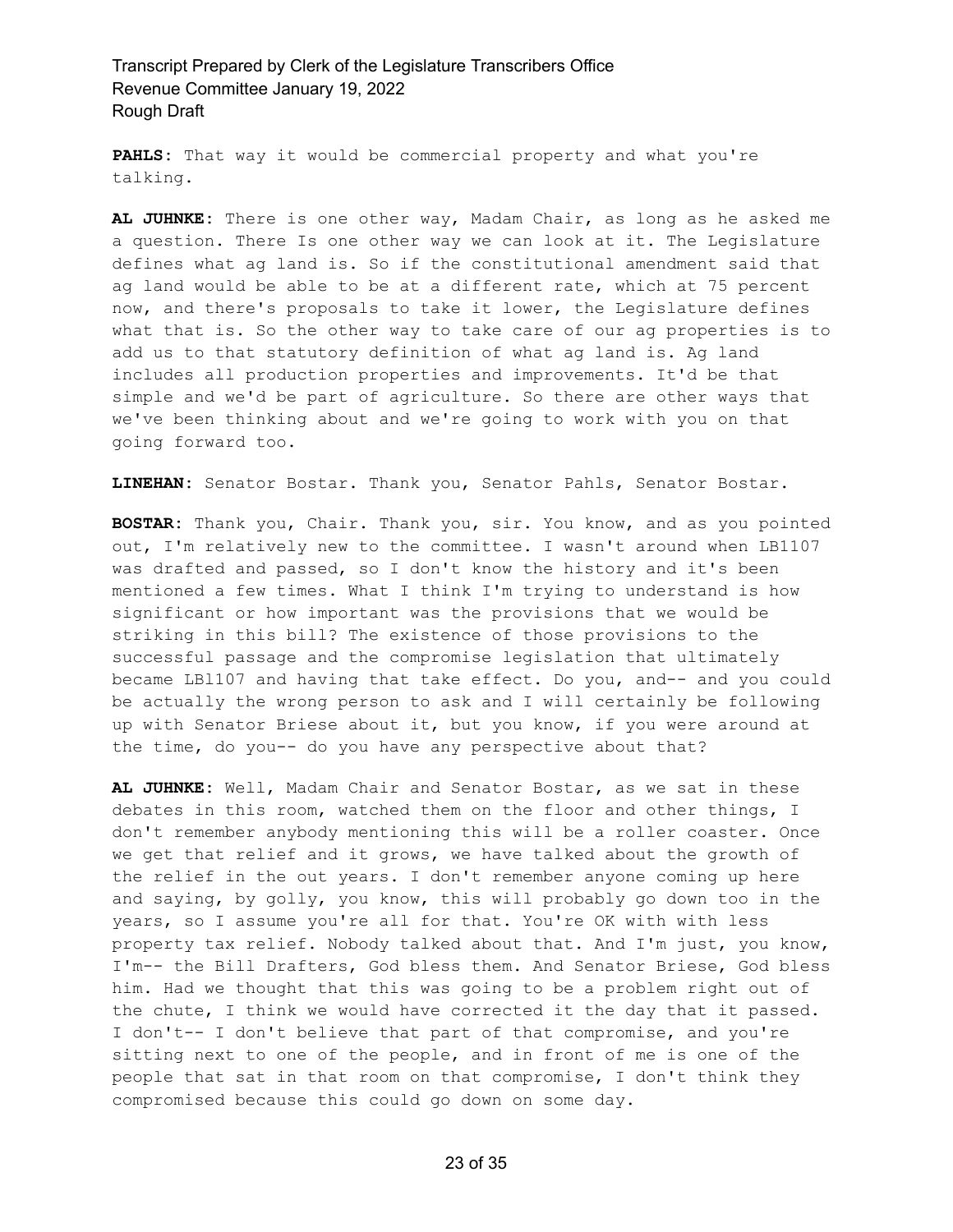**BOSTAR:** OK, thank you.

**AL JUHNKE:** Yeah.

**LINEHAN:** Thank you, Senator Bostar. Are there any other questions from the committee? Thank you very much.

**AL JUHNKE:** Madam Chair, thank you.

**LINEHAN:** Thank you. Are there proponents?

**DAVID GRIMES:** Story of my life, I'm always one short. Hi, thank you for letting me testify this afternoon. I'm David Grimes, D-a-v-i-d G-r-i-m-e-s, and I'm here to testify on behalf of myself. I farm in Kearney County near Minden, and over the years I've served on a school board of Rural Fire District Board, currently serve on our local Natural Resources Board of directors, and I've experienced both paying property taxes and also using those taxes to provide for and protect of my community. Thank you again for the opportunity to testify today in support of LB723 and thank you, Senator Briese for bringing this forward. LB723 would assure that the state of Nebraska is committed to provide, as-- as I understand, at least \$548 million a year for income tax credits to property taxpayers. As I've watched over the years, it's always been a challenge to come up with a system to fund government that's fair and equitable to everybody. If we should tax ourselves based on wealth and the question has always been, what's a fair representation of wealth? Owners of real estate in Nebraska have long been taxed heavily. They've often been taxed disproportionately too and even without regard to their income and their ability to pay. Refundable state income tax credits based on locally paid property taxes help to even out the tax burdens borne by different taxpayers in Nebraska. They give significant help to folks with modest and low incomes who pay a large portion of disposable incomes on property taxes. The refundable income tax credits compensate those who might pay disproportionately high taxes in relation to those incomes and their ability to pay. Farmers, ranchers, small businesses and homeowners all often fall into that category. The refundable income tax credits did not diminish or affect local taxation, local budgets or local control. By issuing these credits, the state of Nebraska provides more equity between different taxpayers and makes a larger commitment to providing for the services that we citizens need. I think I have a little extra time. I'd like to just address a little bit the issue of, well, this doesn't give any help to somebody that pays rent, and I would disagree with that a lot. For the most part,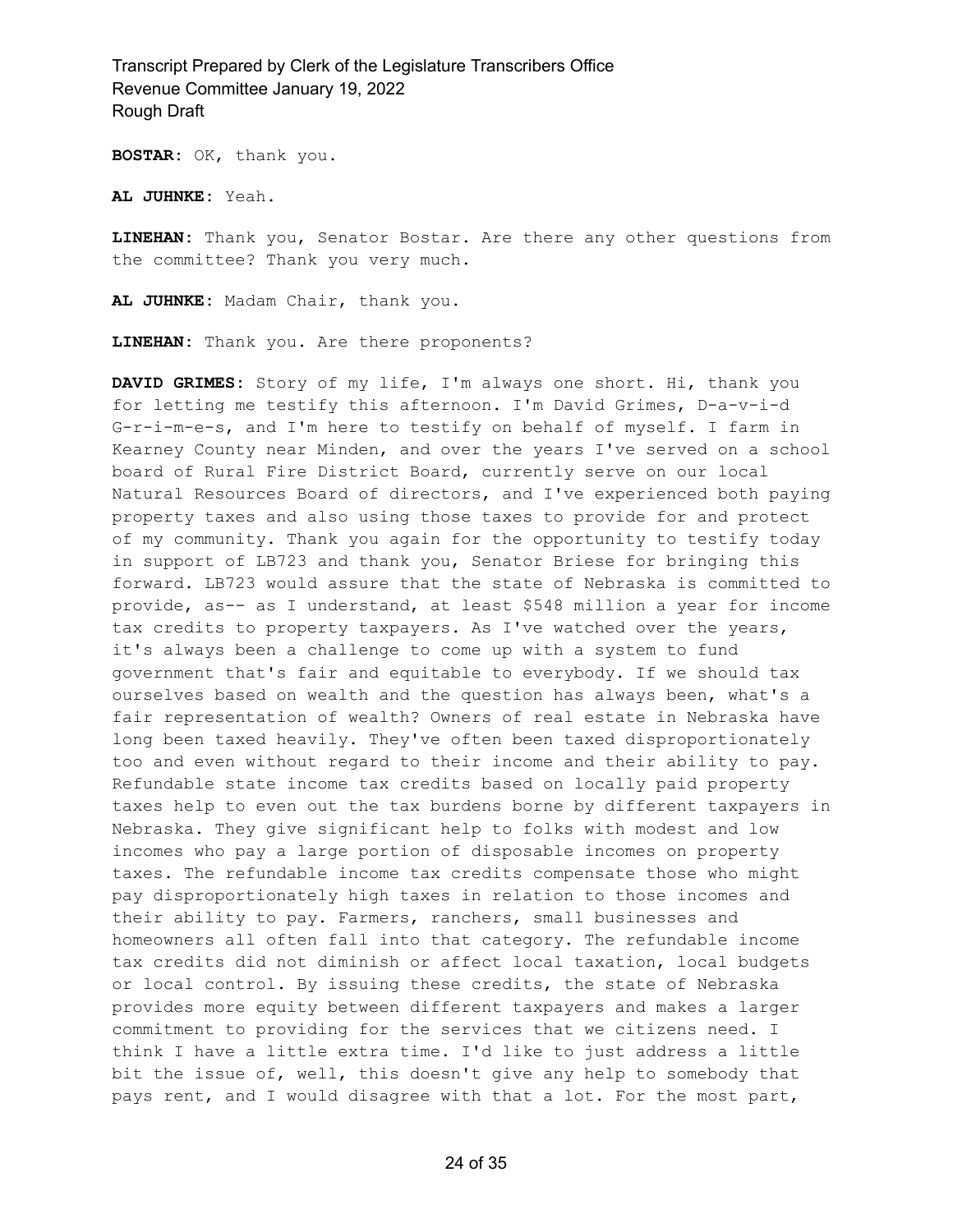those of us that rent, whether it be rent a pasture, and I'm sure some of these young people back here, I'll bet some of the folks in the past--

**LINEHAN:** They can't be asked. They can't answer.

**DAVID GRIMES:** Yeah, that's all right. I saw them nod.

**LINEHAN:** You made your point.

**DAVID GRIMES:** If you rented a home, rented an apartment, rent farmland, rent pastureland, part of that rent goes to pay the property taxes. And we all live in a competitive environment and my land, you know, a landlord that has a commercial property or residential property, competes with business with everybody else, and they have to stay competitive to get tenants as well. And that tax burden as it goes up and down affects those rents. My son is in his middle twenties and starting out life and farm-- and farms and ranches. We have sheep and cattle and guard dogs to keep the cows from eating the sheep in our place. And in his-- he rents what was his great-grandfather's pasture from some family. And in that rental agreement, there are specific provisions for the rent to go up or down as the property taxes go up and down. So I think as we-- always keep in mind, sorry, I'm starting to preach. If my wife was here she would give me a dirty look, but always keep in mind, please, that property taxes, you know, they have the most effect, probably on those of us starting out in life when maybe it's-- incomes are a little lower and we're below- things are all riskier, too. So appreciate all the good work you folks do all the time you spend in your service. I'm not too much of an expert on anything, but I'd be happy to answer any questions.

**LINEHAN:** Thank you, Mr. Grimes. Are there any questions from the committee? Seeing none, thank you.

**DAVID GRIMES:** Thank you again and I have a meeting at 3 o'clock in Raymond, and I'm going to take off.

**LINEHAN:** Thank you. Next proponent. Good afternoon.

**MERLYN NIELSEN:** Good afternoon, Senator Linehan and members of the Revenue Committee. Thank you for this chance to come and visit with you today. I wish to start off by thanking Senator Briese for taking the lead on LB--

**LINEHAN:** Name, name.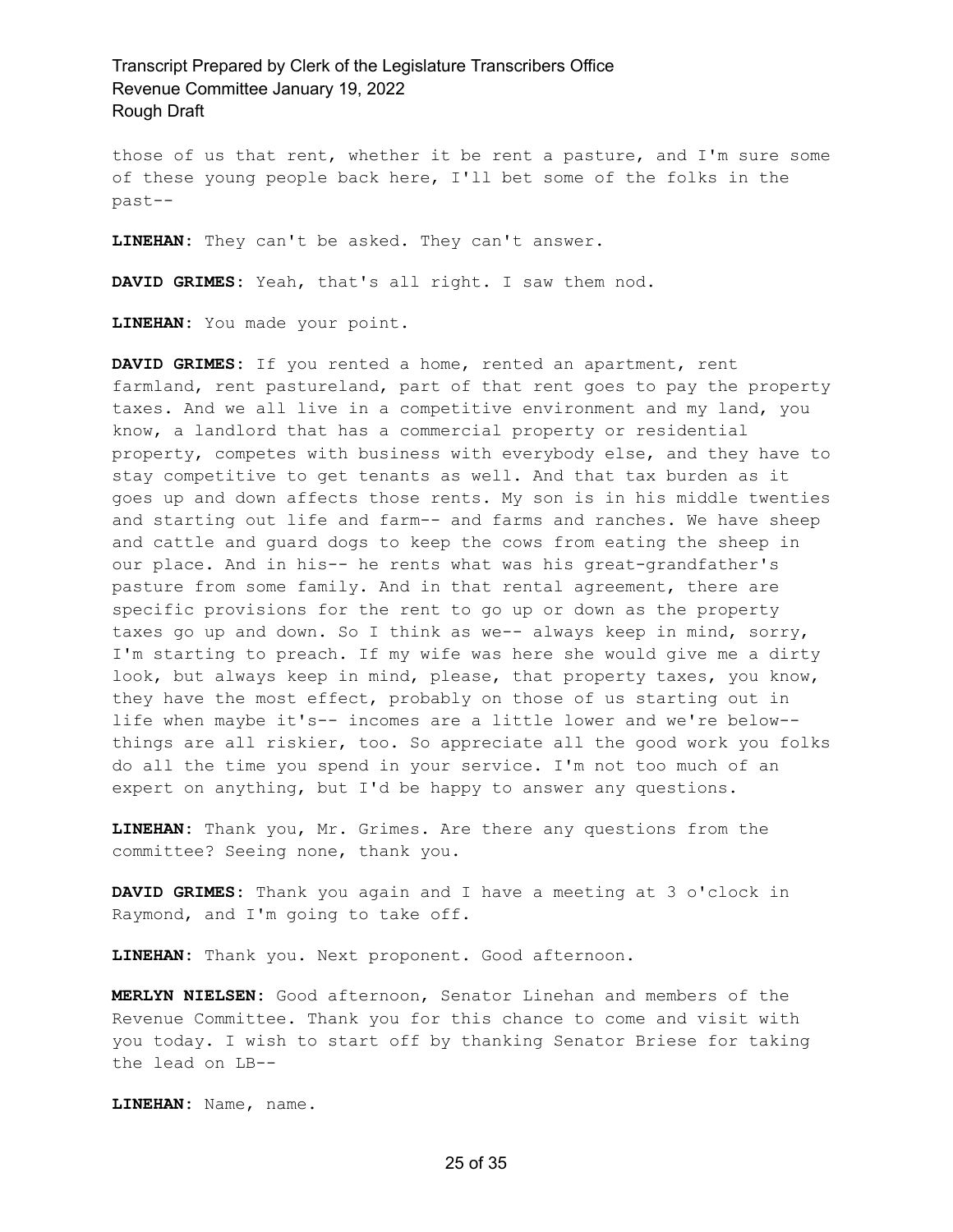**MERLYN NIELSEN:** Correct. Merlyn Nielsen. M-e-r-l-y-n N-i-e-l-s-e-n. I've done this enough times, you'd think I wouldn't forget that, Senator. LB723, I find to be an excellent way to add to and make a legislation that was started two years ago would be much better as we go into the future. I'm sure that when the original bill was drafted and starting at about 125 million and thinking goodness, we got the 375, we'd really make quite a change. And then we didn't realize how well the state was going to come out. If we'd known that was coming, we would have never put that upper floor in there at that time and would have just let it continue to build. Usually, when I'm working on my income taxes, which I started this morning, I hate every step of that because it's a lot of recordkeeping, a lot of things we have to put together. But I found last year when I got to that step in my state income taxes, when I got to claim something back, that that worked to go find those tax numbers and put them into that form was enjoyable because I knew I was going to get something back. So I didn't bring all kinds of numbers. You've heard those from other folks today and certainly from Senator Briese, but I just wanted to come and let you know that myself am a very strong proponent for this legislation today and I thank you for the time to be able to visit with you.

**LINEHAN:** Thank you, Mr. Nielson. Are there questions from the committee? Seeing none, thank you very much. Other proponents? Are there opponents? Hello, again.

**TIFFANY FRIESEN MILONE:** Good afternoon, Chairperson Linehan, members of the Revenue Committee. My name is Tiffany Friesen Milone, Ti-f-f-a-n-y F-r-i-e-s-e-n M-i-l-o-n-e. I'm the editorial director at OpenSky Policy Institute. We're here to testify in opposition to LB723 because we're concerned it would obligate the state to a future tax credit without knowing whether we can afford it. There's no doubt that we're in a good fiscal position right now, in large part because of the unprecedented amount of federal aid that is flowing into the state since-- that has flowed into the state since the beginning of the pandemic. As with all good things, however, the federal funding will end and our state's economy will need to stand on its own two feet. Obligating future funds to this tax credit now while our revenues are heavily propped up by federal funding has the potential to force tough decisions by future legislators, particularly-- particularly if we see a drop in revenues after the federal funding ends. If the new floor is 548 million or higher and growing at the allowable growth rate, this credit, combined with the property tax credit, would equate to at least 15 percent of state spending annually between fiscal years '22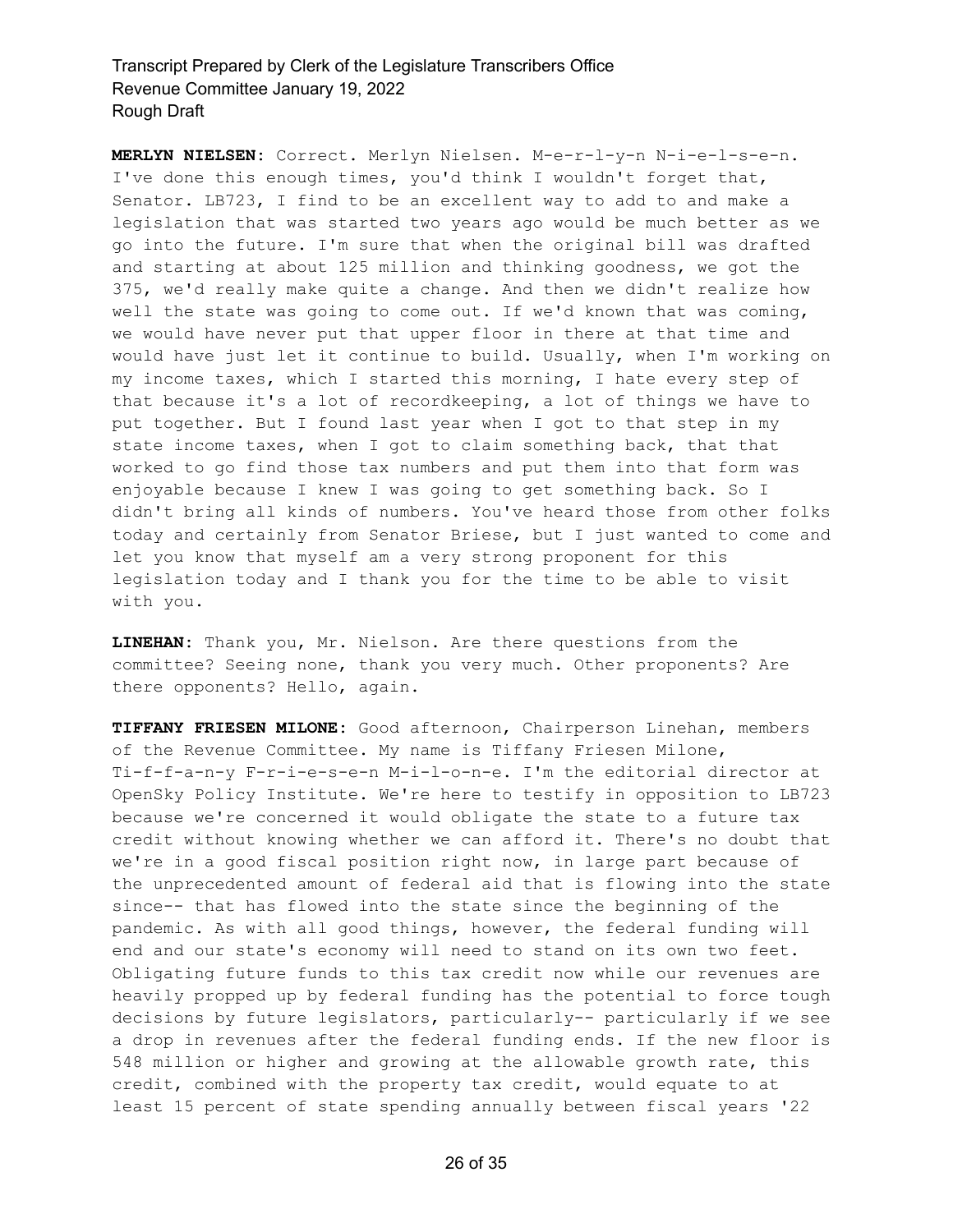and '31. Our analysis assumes an allowable growth percentage of 3.9 percent, which is the previous 10-year average of property valuation growth in the state, subject to the 5 percent cap. We understand our state is heavily reliant on property taxes to fund schools and local governments, but this bill doesn't get at the heart of what's driving that reliance, which is low state support. Instead, this measure will potentially jeopardize future funding not only for these entities, but also-- also health, public safety and other priorities by tying up a large chunk of funding in perpetuity. Before I close, I also want to address the-- I mean, there's been talk about the three-legged stool and how we're still heavily weighted onto that property tax lid. We did-- I mean, I don't know how rough and calculation this is, but based on projected 2022 revenues are still including, the LB1107 credit is much more balanced. The property tax leg is at 33 percent, sales tax is at 31 percent and income tax goes to 30 percent. Prior to that, it would have been 38 percent property taxes, 29.6 percent sales and 25.4 percent income. So everything combined has resulted in a more balanced pool. But again, that's based on projected revenues. So that could change based on how reality ends up. Anyway, because of all this, we oppose LB723 and I'm happy to try to answer any questions.

**LINEHAN:** Thank you. Are there questions? Senator Pahls.

**PAHLS:** Thank you, Chair. So you're afraid in the future this may overwhelm us and we may not be able to fulfill our obligation, is that I'm hearing from you?

#### **TIFFANY FRIESEN MILONE:** Yes.

**PAHLS:** There's a potential, is that what you're afraid of? Not afraid of, but you're concerned about?

**TIFFANY FRIESEN MILONE:** Yeah, it is a concern of ours.

**PAHLS:** OK. Then would you have an issue with instead of taxing the people and then giving the money back, is more of value, like when--I just use right now the residential from 100 to 90?

**TIFFANY FRIESEN MILONE:** I don't know that we organizationally have a position on that. I think, I mean, historically, we have supported increasing state aid to schools and local governments so that they can reduce their reliance on property taxes. And so that would result in them levying fewer properties.

#### 27 of 35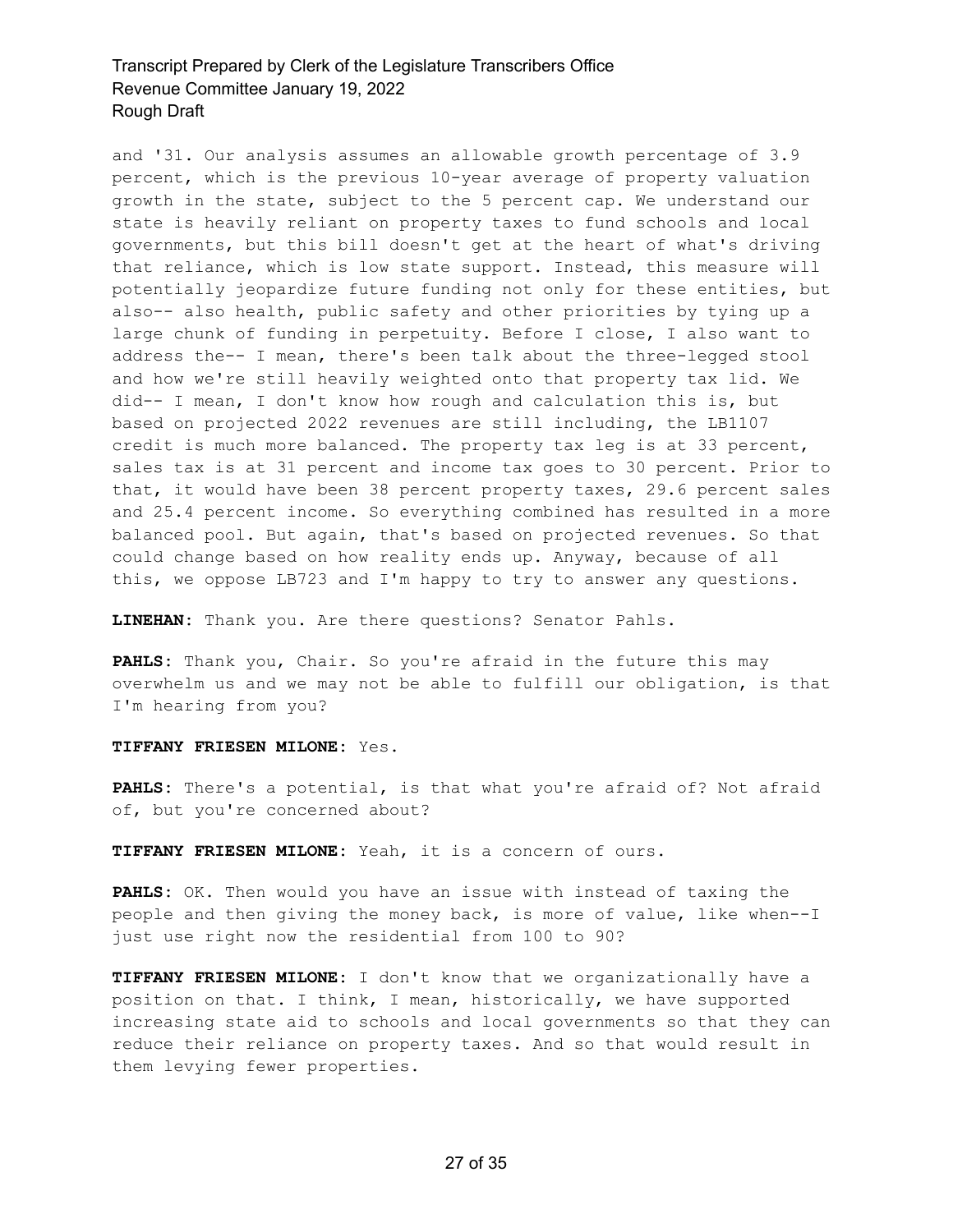**PAHLS:** Yeah, they would have fewer property taxes to levy so then it can be-- have you had a chance to look at what the new plan on TEEOSA that they're working on this year?

**TIFFANY FRIESEN MILONE:** I-- I have been involved in discussions, but that is a better question for Connie Knoche on our staff.

**PAHLS:** Because we could ask for more state input for the majority of the schools, so that would lessen the need for property tax.

#### **TIFFANY FRIESEN MILONE:** That's--

**PAHLS:** It seems to me there are other ways of doing that, but you are concerned about what could be happening in a few years that-- that's what I'm saying is a different group of people sitting around this- this little, I call it table, that for lack of a forgetting a word--

#### **TIFFANY FRIESEN MILONE:** Yeah.

**PAHLS:** --could change, so.

**TIFFANY FRIESEN MILONE:** Yes, I mean, we are heavily propped up by federal funds right now. And so once that turns, if we have obligated ourselves to increasing this credit from 538 million plus the allowable growth rate, I'm assuming that that happens every year. That's a significant chunk of revenue that is not available to fund other priorities.

**PAHLS:** Thank you.

**LINEHAN:** Other questions from the committee? I'm going to--again I expect you to have an answer right now, but could you give me a list of the bills that OpenSky has supported that gave more money to education from state funding?

#### **TIFFANY FRIESEN MILONE:** Yeah, I can.

**LINEHAN:** Thank you. Other questions? Thank you very much for being here.

#### **TIFFANY FRIESEN MILONE:** Thanks.

**LINEHAN:** Are there other opponents? Anyone wanting to testify in the neutral position? OK, Senator Briese, would you like to close?

#### 28 of 35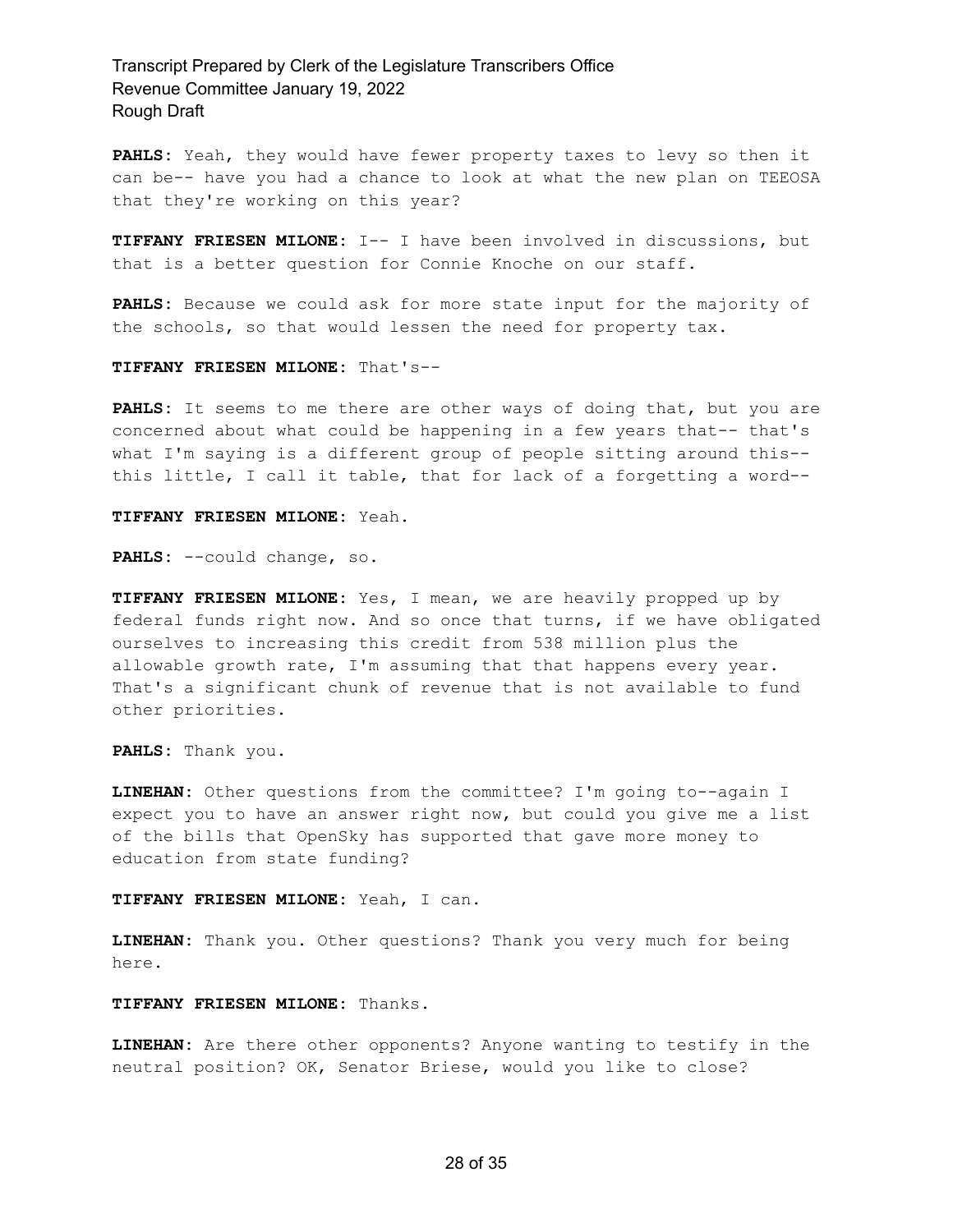**BRIESE:** I'll just-- very briefly, and I want to thank everybody that came in and testified today. It's glad you're here. It's very important to the process and great to have you here. And Senator Pahls, you-- you really emphasized, you brought up a very critical point here, I think. When we're talking about this, this-- this mechanism is in one word, fair, in my opinion, in that it's an equal percentage of school property taxes to every taxpayer. And that is a very fair way of doing it. And that avoids those contentious debates and concerns about winners and losers and how it's going to affect them and how it's going to affect that group. And obviously, we're going to have those debates and discussions going forward someday. But-- but this is a very fair mechanism and you're right, it does treat your constituents very fairly also. And from an urban Senator standpoint, yes, you have to take a hard-- well, you'll have to anyway, I think, but you know, you should be taking a hard look at it, in my opinion, because it's really beneficial to everybody's constituents. And for that reason, I'm wholeheartedly in support of this. Obviously down the road, you know, we need to continue to address fundamental reform to the extent we can. But as we argue and debate and discuss the many aspects of fundamental reform, we can't let the taxpayers left hanging. And I think it's critical that we get this more in place. And, but anyway, with that said, again, I thank the testifiers. I appreciate that and I'd be happy to answer any questions.

**LINEHAN:** Are there questions from the committee for Senator Briese? Seeing none, thank you.

**BRIESE:** Thank you.

**LINEHAN:** We didn't have letters-- do we have copies left for the record? We have comments for the record, four proponents, zero opponents and zero neutral. With that, we bring the hearing on LB723 to a close and we will open the hearing on LB688 by Senator Blood, but Senator Blood's staff is doing it. Alrighty.

**BRI FULL:** Good afternoon, Madam Chair, and senators of the Revenue Committee. My name is Bri Full, B-r-i F-u-l-l, and I am the legislative aide for Carol Blood--Senator Carol Blood, sorry. Senator Blood would like to apologize in advance for not being able to be here at the hearing this afternoon as she is in the hospital with her son. She has asked me to act as her proxy today to bring forward LB688 to your committee. She brings LB688 for your consideration for two main reasons. First, she wants to make the credits provided in LB1107,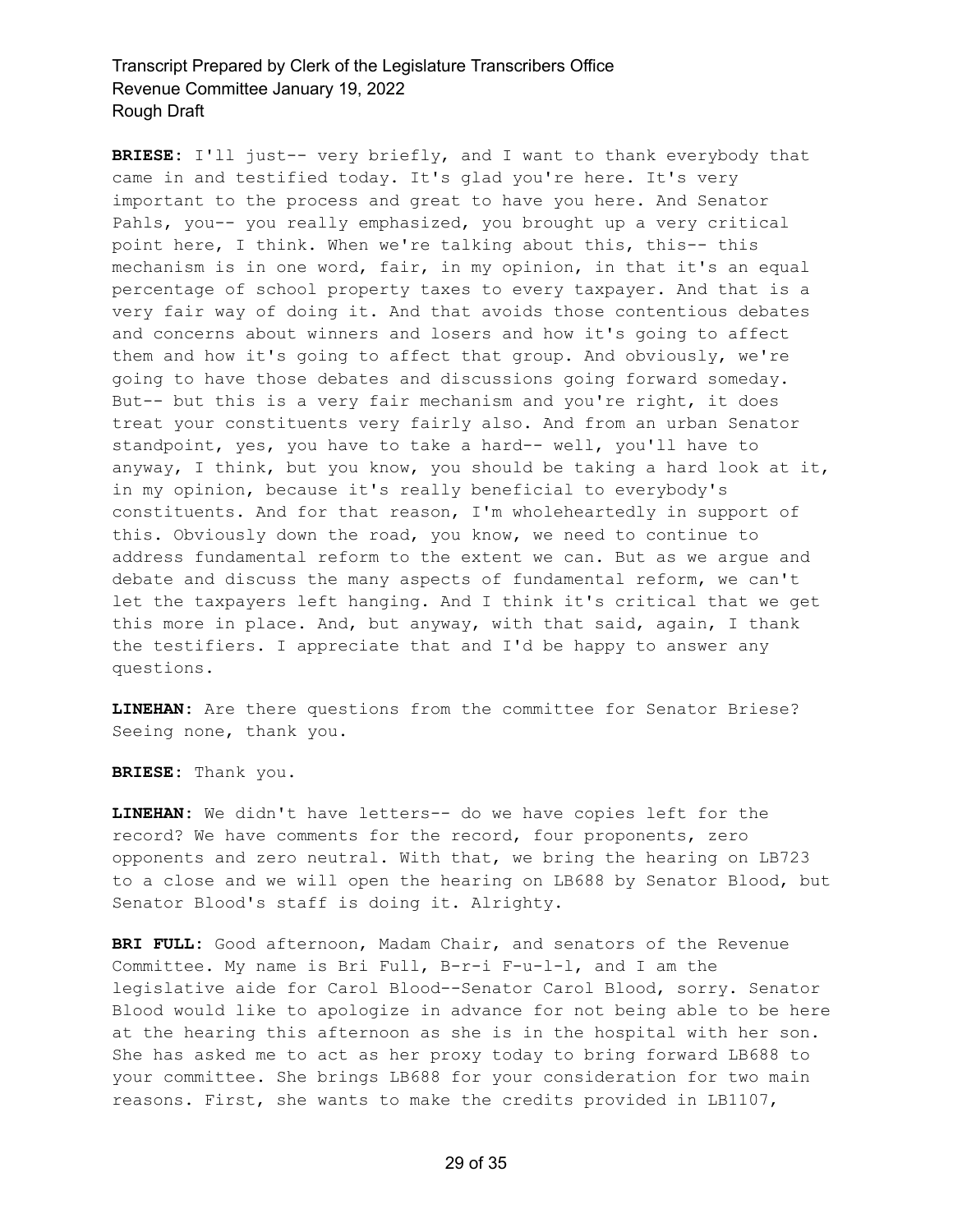passed in 2020, easier to claim for taxpayers. And second, she wants to make those credits more transparent. The current system and the way it works now is not properly serving the taxpayers in Nebraska. LB1107 started with 125 million and credits available for taxpayers. However, as reported by both the Lincoln Journal Star and the Omaha World-Herald last October, only 73 million of that amount was actually claimed. That means this money is just sitting there when it should be in the pockets of citizens who need it the most. In an interview, even Chairwoman Linehan herself said that this unclaimed amount was pretty disturbing. Senator Blood wants to thank Chairwoman Linehan for giving her this idea after reading the article. The new program, created by LB1107, requires property owners to claim the credit when they file their income taxes. Taxpayers have the ability to recoup approximately 6 percent of the school property taxes they paid, minus any school bond payments for 2020. A very large chunk of that tax relief didn't go where the Legislature intended, and she thinks it's because of how complex the mechanism is. Many Nebraskans have to do their own taxes because they can't afford to hire someone else to do it for them. And frankly, it is elitist of us to assume that everyone can afford a tax professional to help them. Right now, it's structured as a refundable income tax credit to property owners on the basis of the amount of school district property taxes paid on their district's general fund levy. Folks, would you be able to explain that to a constituent in a way they could go home and claim that deduction? Why should we even have to explain something that we've already promised them through legislation? It shouldn't be a process. It should be automatic. In her travels across Nebraska she found it disturbing that so many taxpayers expressed to her that they were not aware that they were able to claim tax credit. And that's why she's introduced LB688 to simplify that mechanism. To put things into perspective, she's included the information from the Farm Bureau that gives step-by-step instructions on how to obtain your refundable income tax credit for property taxes paid to schools. You'll note it's most definitely a process. This bill keeps the current relief authorized by the body in LB1107, but changes the way the tax credit is distributed. Let me really-- reiterate that the amount of relief granted remains the same. However, by changing the mechanism from a refundable income tax credit to an appropriation, the fiscal note shows a significant increase of revenue into the General Fund, which then would trigger the LB1107 mechanisms to increase the credit by the same amount. So again, by changing the tax credit to an appropriation, the credit would inflate significantly. This highlights the issues with the existing mechanism to increase the credit, and so we have an amendment that would eliminate the current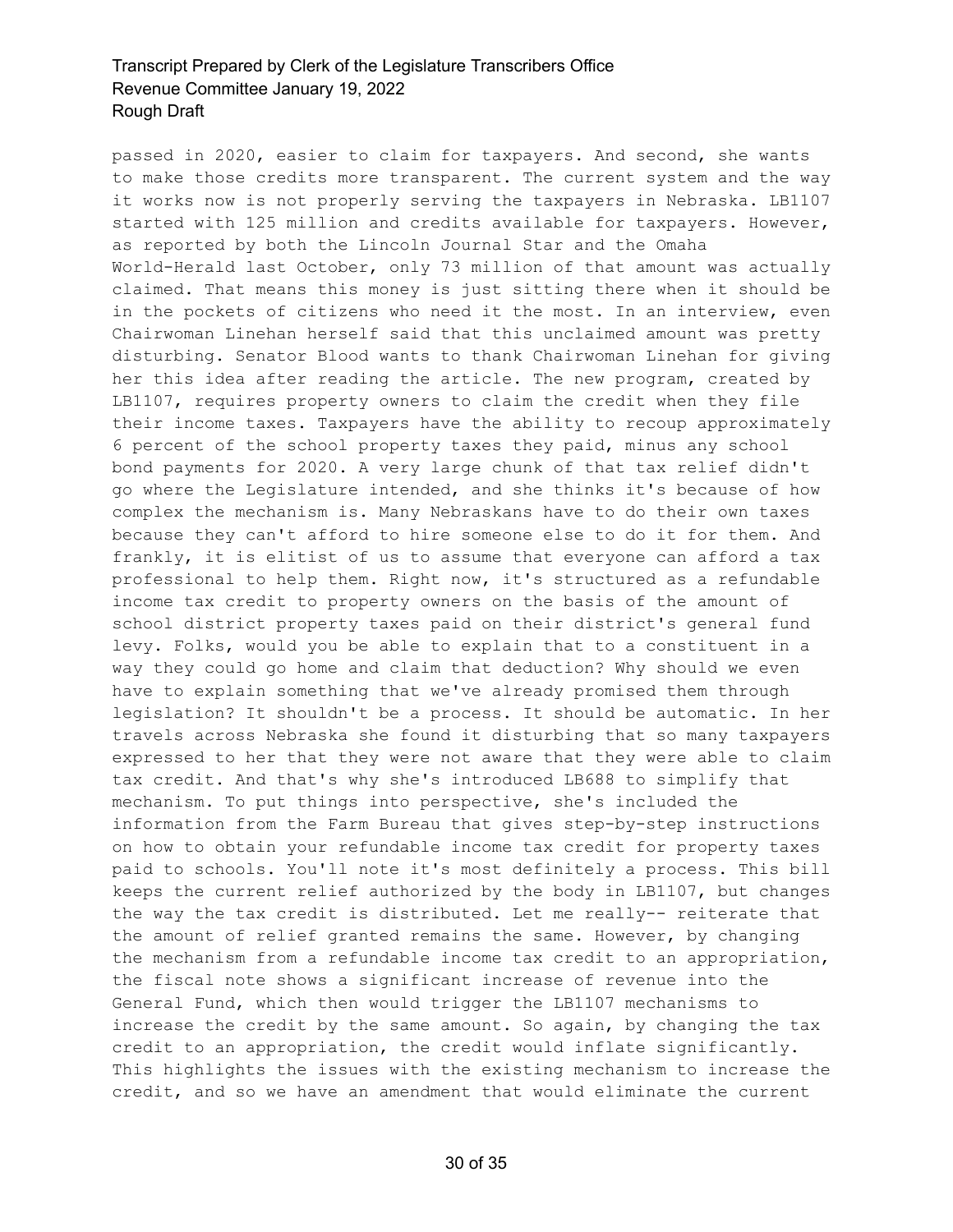trigger and replace it with language that caps the funds available for the credits at \$548 million for the tax years 2020 and 2023. The intention of this bill is to change how the taxpayer sees this relief. They see it on their property tax statement instead of having to file a complicated form on their income tax return to claim the credit. Naturally, having it show up on their property tax statement would allow for more visibility and transparency and ultimately happier taxpayers. It is Senator Blood's intent that LB688 would operate much like the state's other main form of property tax relief, the property tax credit. This again means the relief would go to the taxpayer directly. By structuring it this way, a much simpler way, we can make sure the significant property tax relief provided by LB1107 does what we intended. Again, the intent is to make it easier for taxpayers to access all of the relief we worked so hard to provide. This is a win-win for everyone, except perhaps for the tax preparers who've been charging people more to claim the LB1107 credit and it's even worse in some cases--in some cases, Senator Blood thanks you and urges the committee to quickly vote out and pass this bill on to General File so that we may make sure not one penny of the estimated \$548 million worth of 1107-- of LB1107 credits for this year goes wrongfully unclaimed. This isn't a partisan bill, nor one of special interests. It's a bill to make things easier and more streamlined for Nebraskans. Please help her help those fellow Nebraskans. Thank you, and I'd be happy to refer your questions to Senator Blood.

**LINEHAN:** Thank you. Do we have any questions? I think we can get questions to Senator Blood if we have to.

**BRI FULL:** Thank you.

**LINEHAN:** Do we have proponents? Are there any opponents? Anyone wanting to testify in neutral position?

**TIFFANY FRIESEN MILONE:** Good afternoon, Chairperson Linehan, and members of the Revenue Committee. My name is Tiffany Friesen Milone, T-i-f-f-a-n-y F-r-i-e-s-e-n M-i-l-o-n-e. I'm editorial director at OpenSky Policy Institute. We're here in a neutral capacity-- capacity because while we support simplifying the LB1107 mechanism, we think there are better ways to address the state's overreliance on property taxes. LB1107 passed over the summer of 2020, created a complex mechanism to ease the impact of property taxes on taxpayers. Specifically, it created a refundable income tax credit against General Fund school district property taxes paid. It did not actually reduce property taxes. As has been reported, and as she stated in the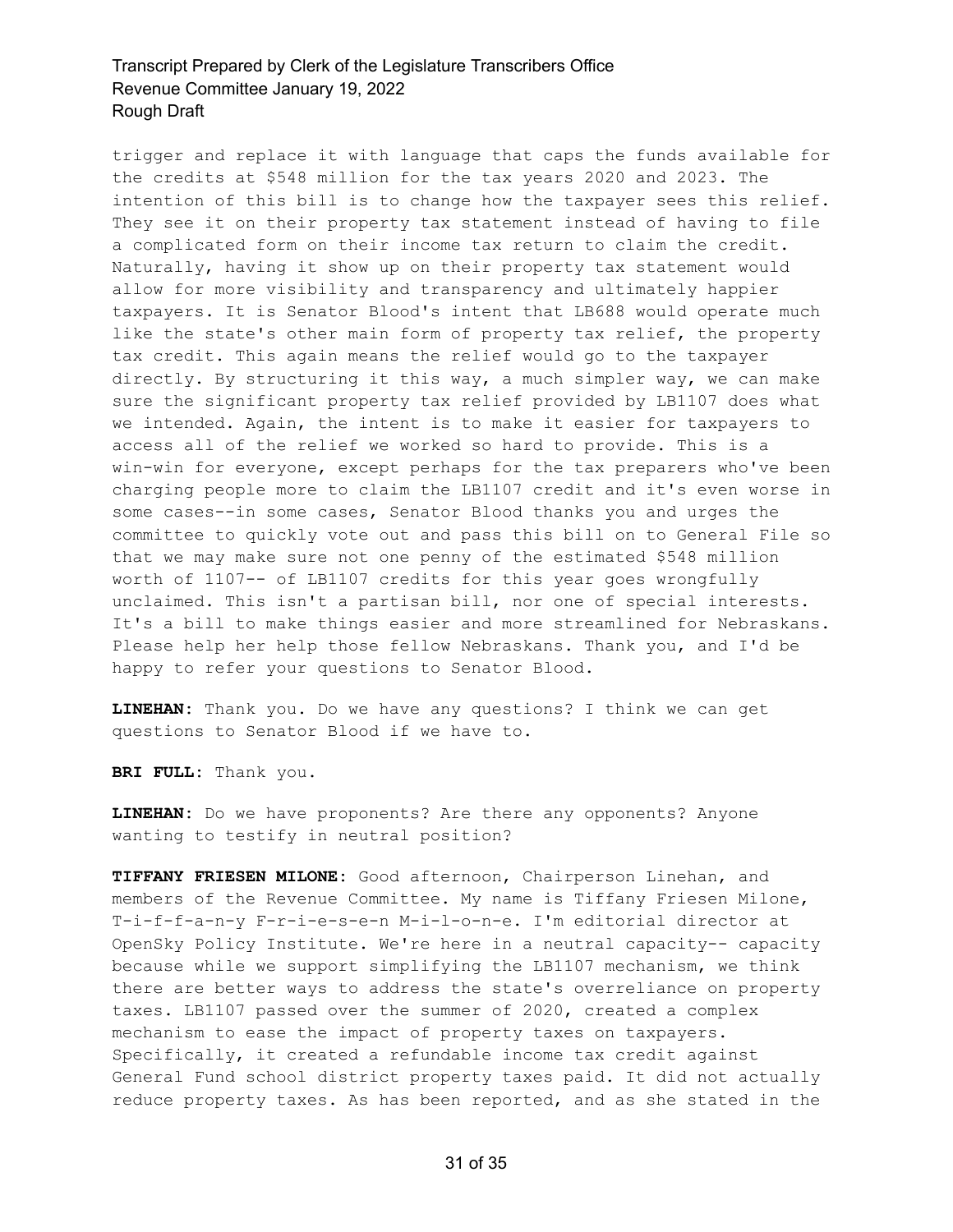opening, not everyone has been able or been claiming their credit. For example, both the World-Herald and the Jink-- Journal Star reported that of the 125 million allocated to the program, not even 60 percent was claimed last year. LB688 intends to change the LB1107 mechanism to work more like that of the Property Tax Credit program, which would provide a tangible reduction in property taxes that's easier for taxpayers to claim. It's nothing we needed on there and furthermore, and perhaps even more importantly, it would enable taxpayers to link the significant property tax relief provided by this body to their property taxes and not to their income taxes. Finally, LB688 should make property taxes more transparent, which is a principle of good taxation. The fiscal note illustrates how complicated the LB1107 mechanism is, as she said, as the-- as the credits currently structured because it doesn't come into the General Fund eliminating it and then distributing it as a property tax credit would register as a 548 million increase in the General Fund, which then triggers a commensurate increase in the credit. This demonstrates our overall opposition to triggers. They're unpredictable and often have unintended consequences. Finally, I'd like to point out that the amount of funding involved in this bill is significant, and while we support altering the existing mechanism, I'd like to take a second to once again express our concern about the overall fiscal impact of LB1107 and the concept of providing top-- property tax credits over increasing state aid to local governments. Nebraska is, as we all know, heavily reliant on property taxes to fund schools and local government services. While we support measures that ease the impact of that reliance on taxpayers, we'd also like to see more state funding going to those entities, allowing them to lower their levies for 49th in the amount of state aid going to schools and 47th in the amount of going-- amount of going to local governments. We continue to agree with the Tax Modernization Committee that increasing state funding to property taxing entities is the best way to address property taxes. Thanks for your time and I'm happy to answer any questions.

**LINEHAN:** Thank you. Are there any questions from the committee? Seeing none, thank you very much.

#### **TIFFANY FRIESEN MILONE:** Thank you.

**LINEHAN:** Someone else who wants to testify in the neutral position?

**JON CANNON:** Good afternoon, Chairwoman Linehan, distinguished members of the only committee whose members are referred to as being distinguished. My name is Jon Cannon. J-o-n C-a-n-n-o-n. I am the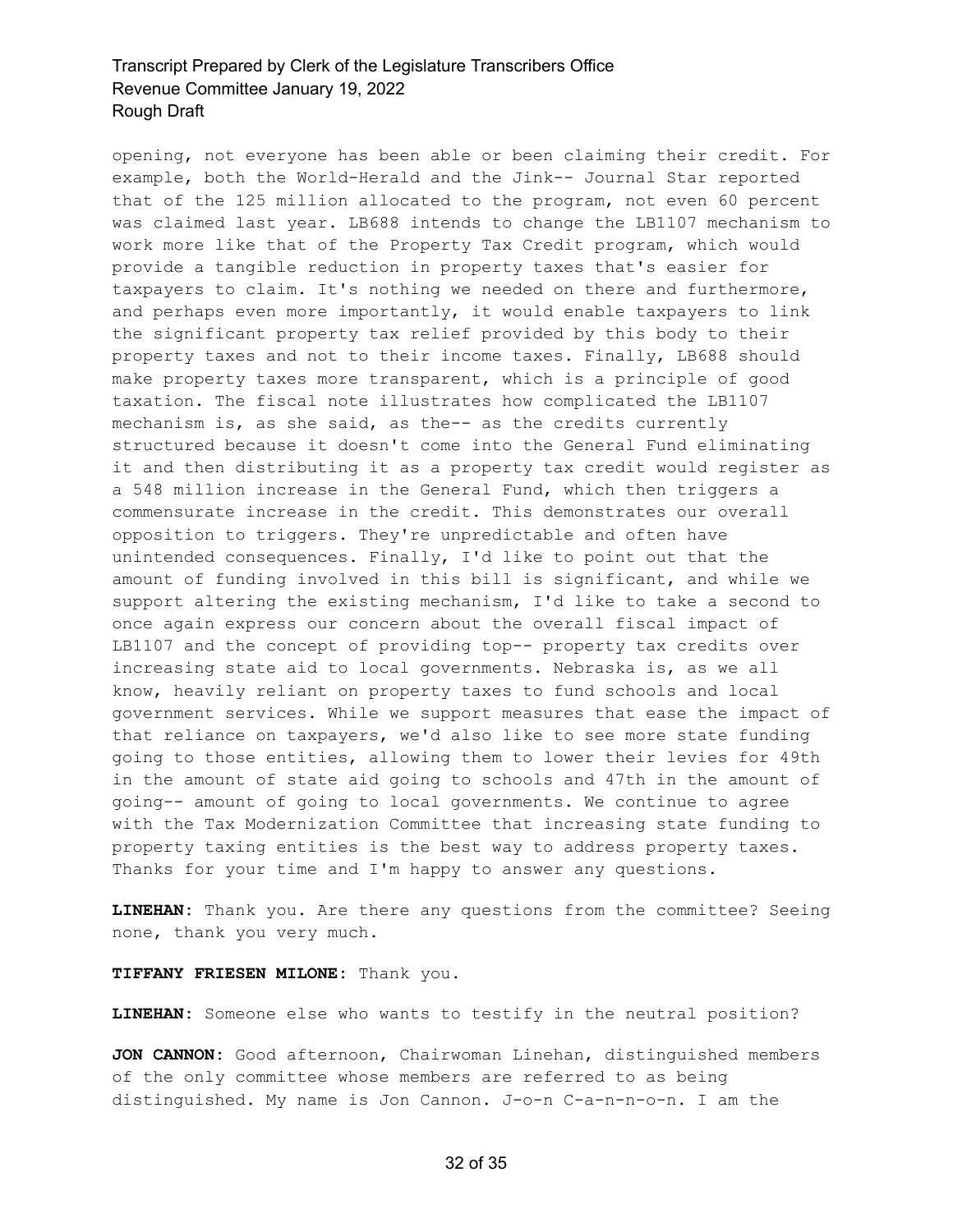executive director of the Nebraska Association of County Officials. You may have heard of us referred to sometimes as NACO, and we are here in neutral capacity on LB688. First, we'd like to thank Senator Blood and her staff for bringing this. This isn't always an important conversation when we talk about property taxes, especially in the state. The people that have come before me have talked about that issue in particular. We are here in the neutral capacity, primarily because our board has not yet met to take positions on bills. But as the executive director of NACO, I have a certain amount of discretion. If you have a new NACO-- NACO executive director next week, we'll understand that I guessed wrong. So fingers crossed on that one. Are- the reason we wanted to show up here and visit in a new neutral capacity is to discuss some of the complications and concerns that we might have about this bill and bring them to our attention. If there's something that we can do to see a way forward we're certainly welcome-- welcome to having that conversation. It starts off as philosophical, but it very quickly weaves into a practical concern that we have. This is-- one of the key parts of this is that distribution of these funds would go directly to the schools. It would not go through the treasurer's office and so in that-- in that respect, it really resembles more of state aid to counties rather than a credit. Ordinarily, when we calculate a credit, when you've got the tax statement those are funds that are going through the treasurer's office and then that distribution, it goes from the treasurer to each of those political subdivisions. So again, as a practical matter, this doesn't really square with how we would usually calculate and look at a credit. As for instance, we do homestead exemptions. The-- the reimbursement of counties is done as a distribution to the county treasurer and then the county treasurer distributes that to each of the political subdivisions. Same thing with the property tax credit. From a practical standpoint, with all the calculations that we have so far, you know, as far as LB2, homestead exemption, property tax credit, they're in with all the different moving parts that are involved, there is the potential that there could be a miscalculation somewhere and we would certainly want to make sure that neither the citizen nor the political subdivision is being shorted in any way. One very practical aspect this bill has, schools report their unused property tax credit, while treasurer's report the unused regular property tax credit. So you've got two different reporting mechanisms. That makes it a little bit interesting for us. One big difference between this and the property tax-- the regular property tax credit is that this is calculated based on taxes paid while the property tax credit is tied to valuation. And so when displaying that on a property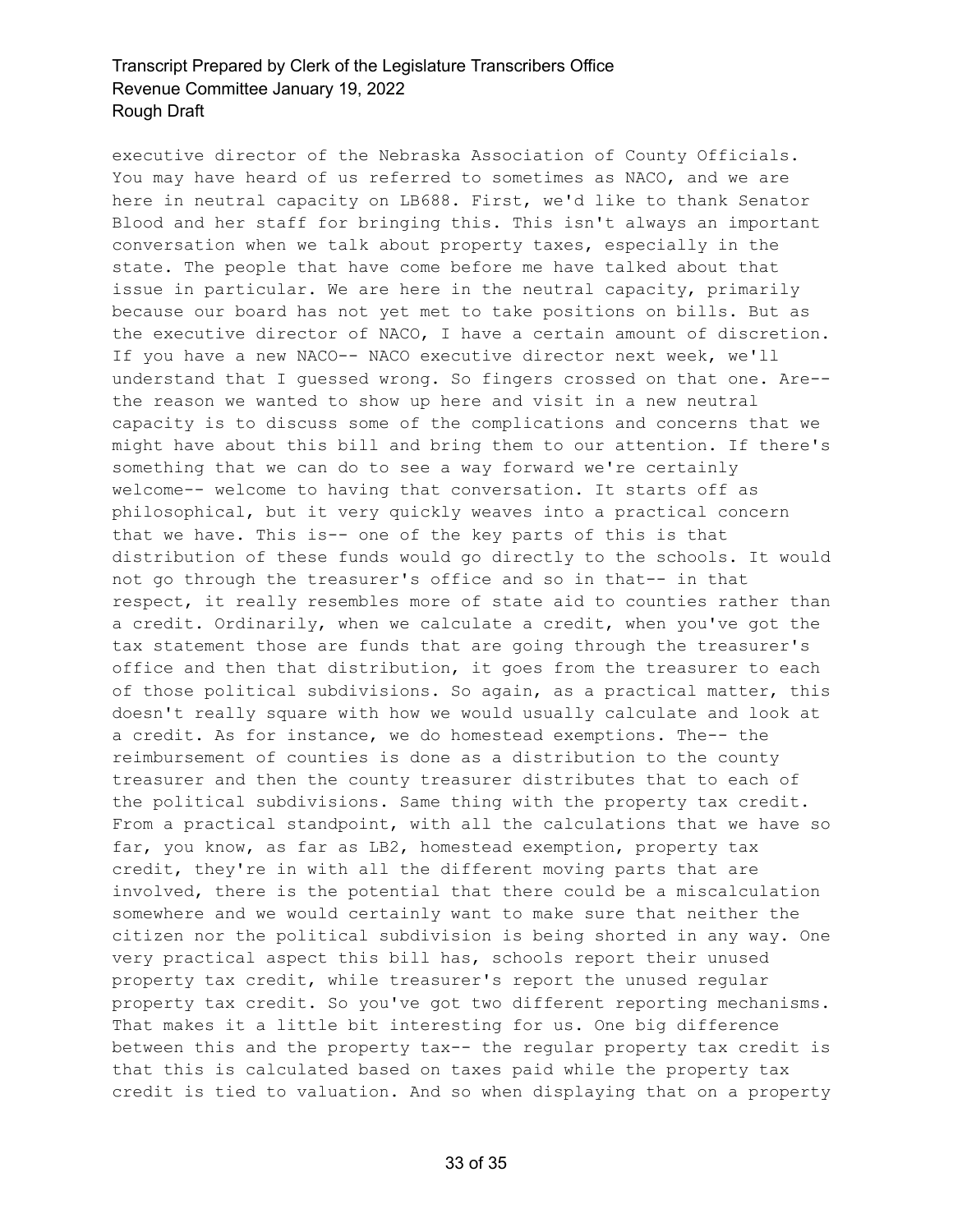tax statement, if that's the route that we actually did want to go, it's going to be-- necessarily it's going to be confusing to the taxpayer. And oh, by the way, we have a solution. I didn't want to come to this committee and give you a problem without having a solution. We already have an insert that we provide to all the taxpayers in the state that describes the amount of state aid that is provided to each individual taxpayer. That's from Nebraska Revised Statutes, Section 77-1704.01 and it describes down to the penny exactly how much state aid has been distributed by the state. We agree that how we fund our local political subdivisions is the fundamental key to property tax relief. We encourage efforts in that regard, but it is complex and we need to make sure that we get the details right. Happy to work with Senator Blood and the committee to see if we can have something workable. So with that, I'll-- happy to take any of your questions.

**LINEHAN:** Are there questions from the committee? Well, I will admit here publicly that I haven't really looked at this bill. The money goes to the schools?

**JON CANNON:** Yes, ma'am.

**LINEHAN:** Not to the people. I don't understand.

**JON CANNON:** The distribution goes from the treasurer to each school district in the state.

**LINEHAN:** OK, well, I will read the bill now. I'm sorry. Are there other questions? You talked about the insert?

**JON CANNON:** Yes, ma'am.

**LINEHAN:** So I'm going to-- since you're proud of that, I'm going to ask you a question that's not related to the bill but my support staff has been hearing about it. Is there a way that-- so you get yours and so this isn't about Douglas County, this is about Johnson County. I get it. And the only school listed on my site that gets state aid is the school that's in Johnson County. Why wouldn't we list also the school that actually paid property taxes too? I think it would be very-- I love the insert. I think it's wonderful. I'm assuming the Legislature passed legislation at some point that (INAUDIBLE) do that, right?

**JON CANNON:** Yes, ma'am.